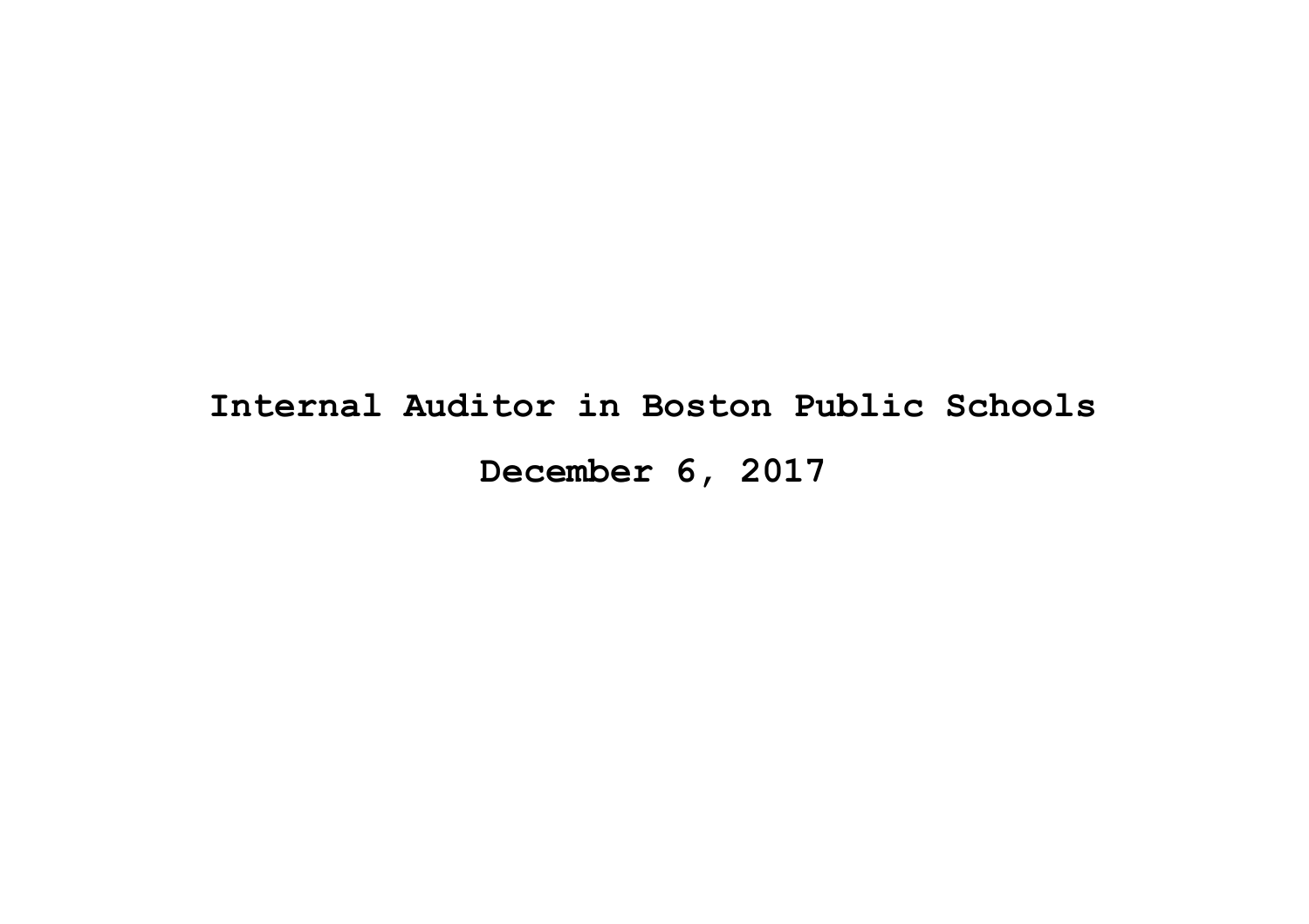Internal audit, as a distinct function, separate from the City of Boston auditing, has not existed as an independent entity, for many years.

While Boston Public Schools, as a dependent school district, receives all of its funding from the City of Boston, and is subject to regular review of its finances by City of Boston auditors, there is still a need for an Internal Auditing function within the Boston Public Schools, with an auditor specialized in the details of school department financing, to ensure the integrity and accuracy of the expenditures of over one Billion dollars of taxpayer funding.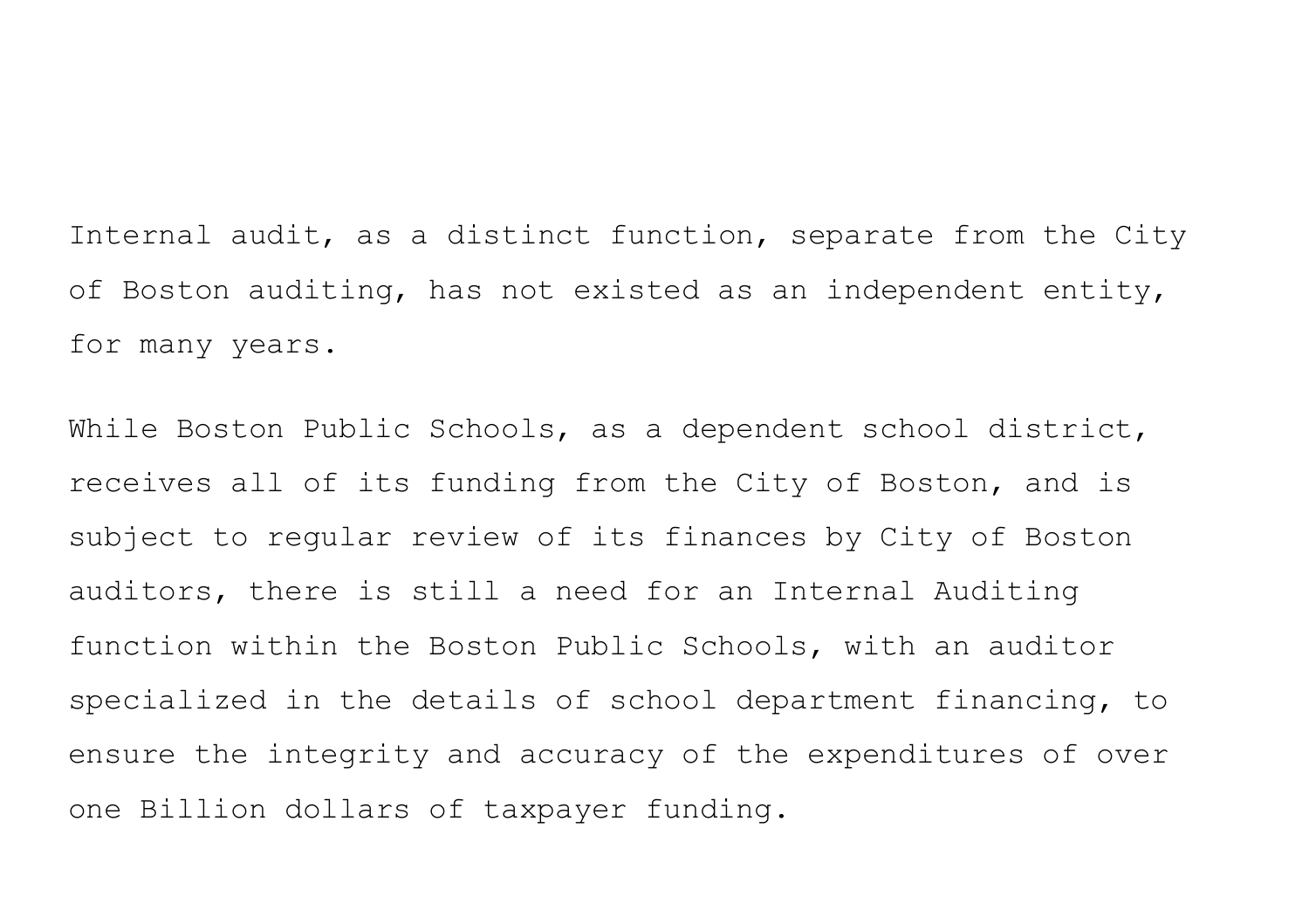Additionally, the Boston School Committee (BSC) has a fiduciary responsibility to:

oversee the policy of the Boston Public School the hiring and evaluating of a Superintendent the approval of the budget.

That fiduciary responsibility includes both a "duty of loyalty" and a "duty of care".

To successful perform those duties, the BSC should always take steps to ensure the accuracy and integrity of the expenditure of taxpayers dollars throughout the District.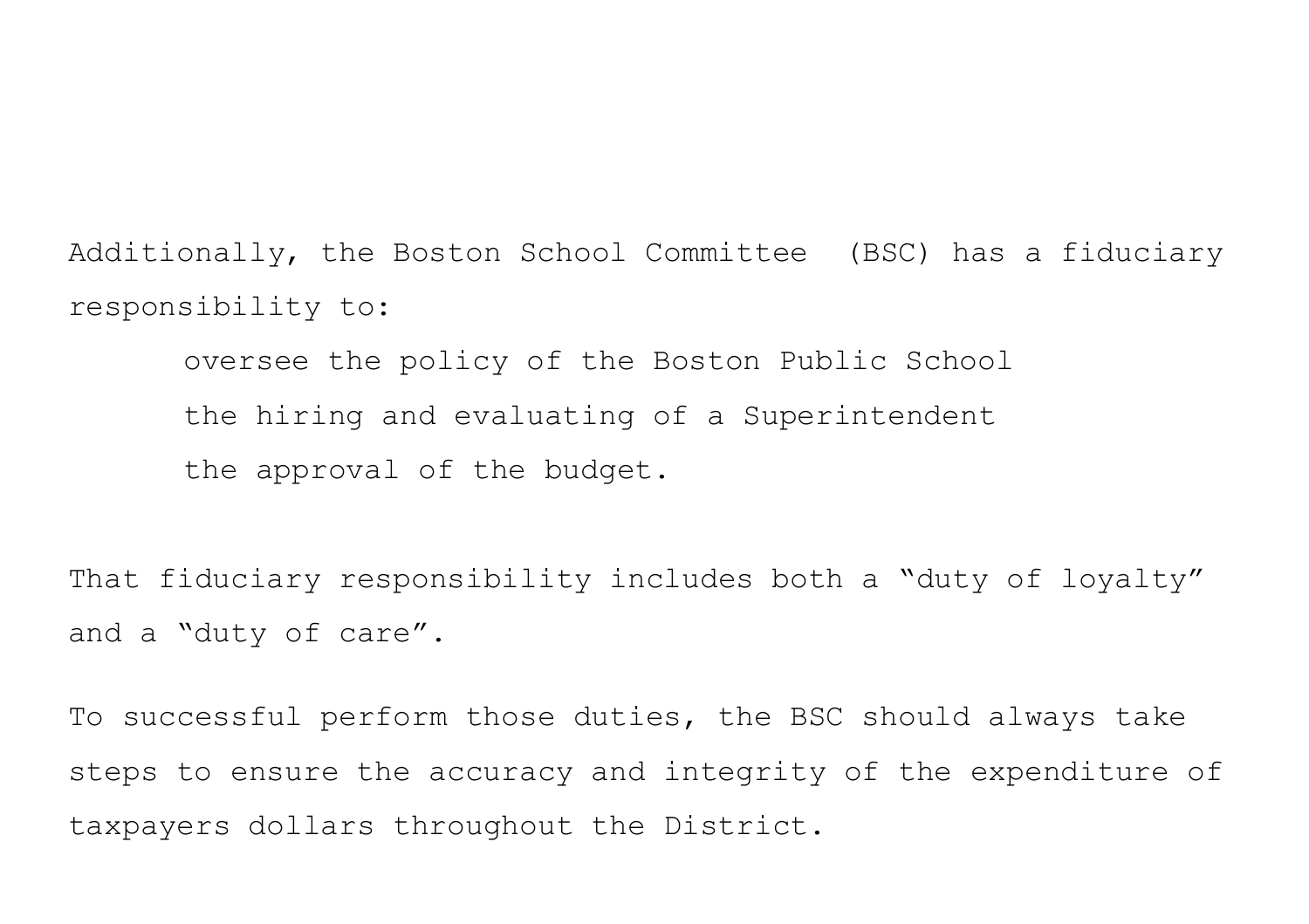It is recommended that the Boston School Committee follow the best practices for Internal Audit in a large urban school district (as outlined by the Council of Greater City Schools Task Force on Internal Audit) by adapting the following:

- Establish an Internal Audit Task Force to consist of 7-9 qualified individuals
- As a Task Force of the Boston School Committee, this Task Force would report directly to the Boston School Committee Chair and/or its designee.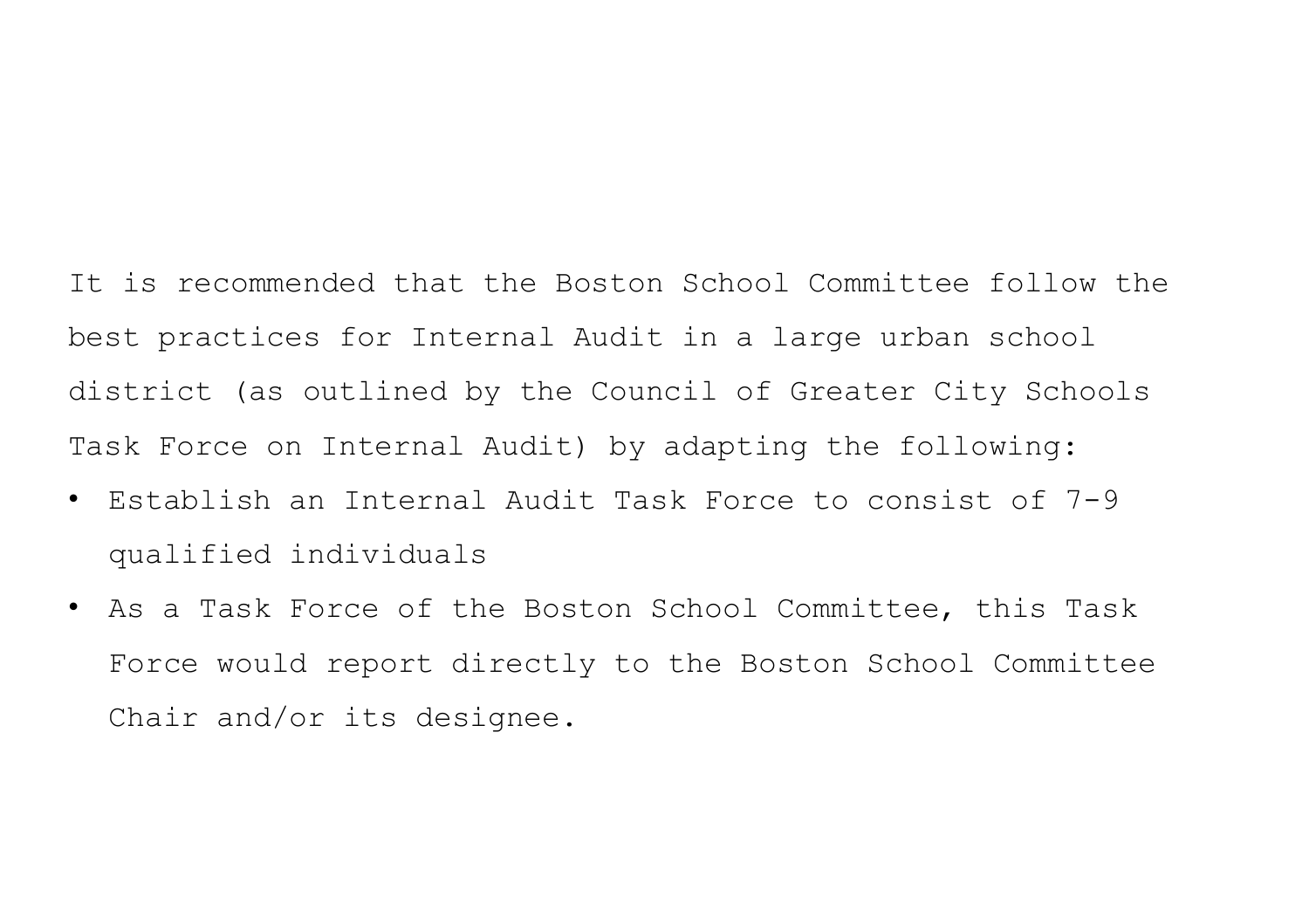Said Internal Audit Task Force members, appointed and approved annually by the BSC, should consist of:

- At least three qualified auditing professionals from within the Boston Accounting Community
- At least one professor of accounting and/or auditing from an institution of Higher Education located in Boston.
- At least one independent CPA located in a Boston neighborhood.
- At least one college-level student of accounting and/or auditing, who is a graduate of Boston Public Schools.
- One BSC member.
- These appointees should be representative of the diversity of the City and the District we serve, but primary qualification should be focused on auditing expertise.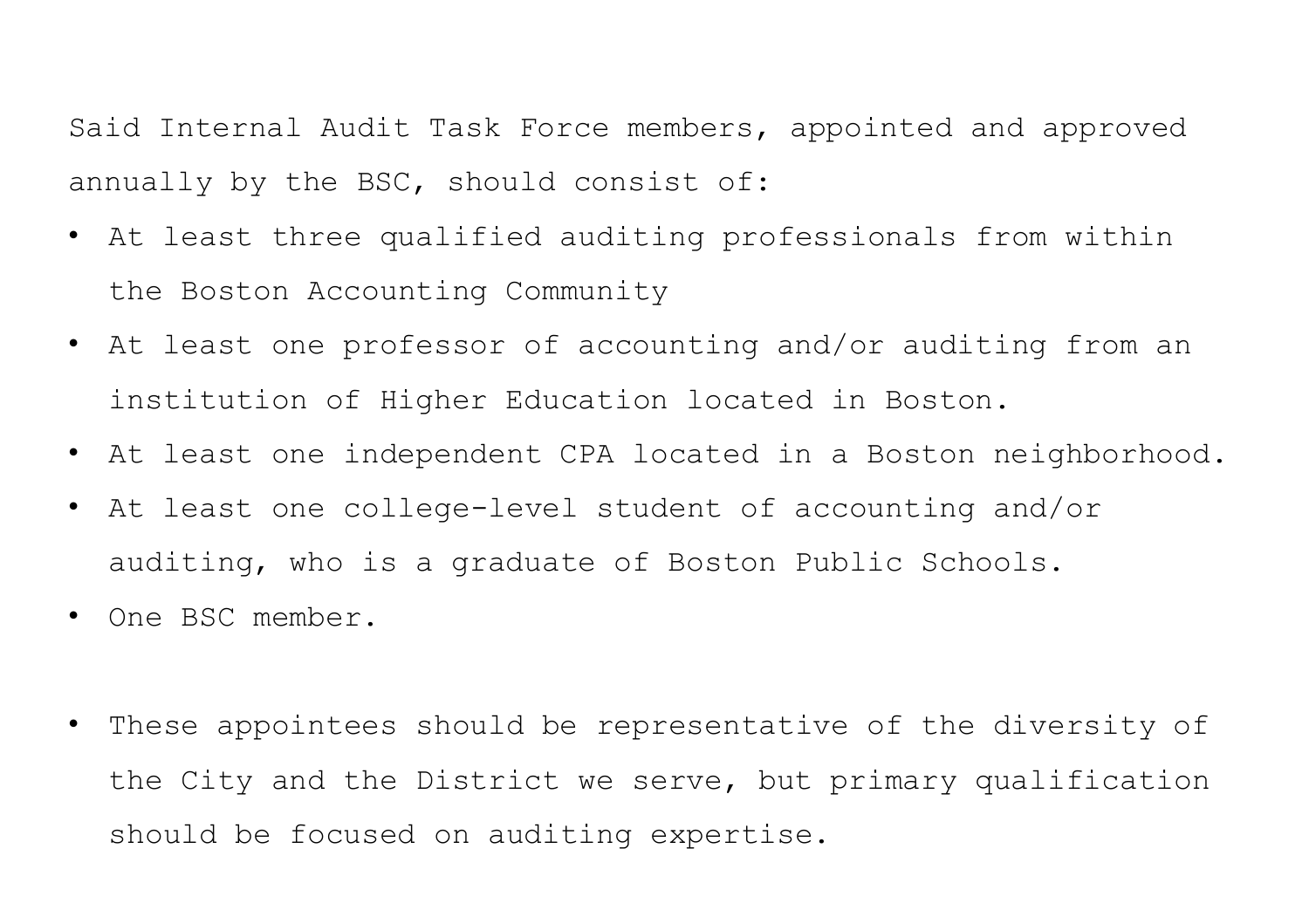This Task Force would be expected to:

- Create an Internal Audit "charge" appropriate for Boston Public Schools
- Establish a recommendation for the BSC with regards to staffing an Internal Audit function within BPS.
- Create job description for Internal Audit function and, in conjunction with Office of Human Capital, advertise, recruit, interview and recommend finalists for Internal Audit Executive, to be approved by the BSC.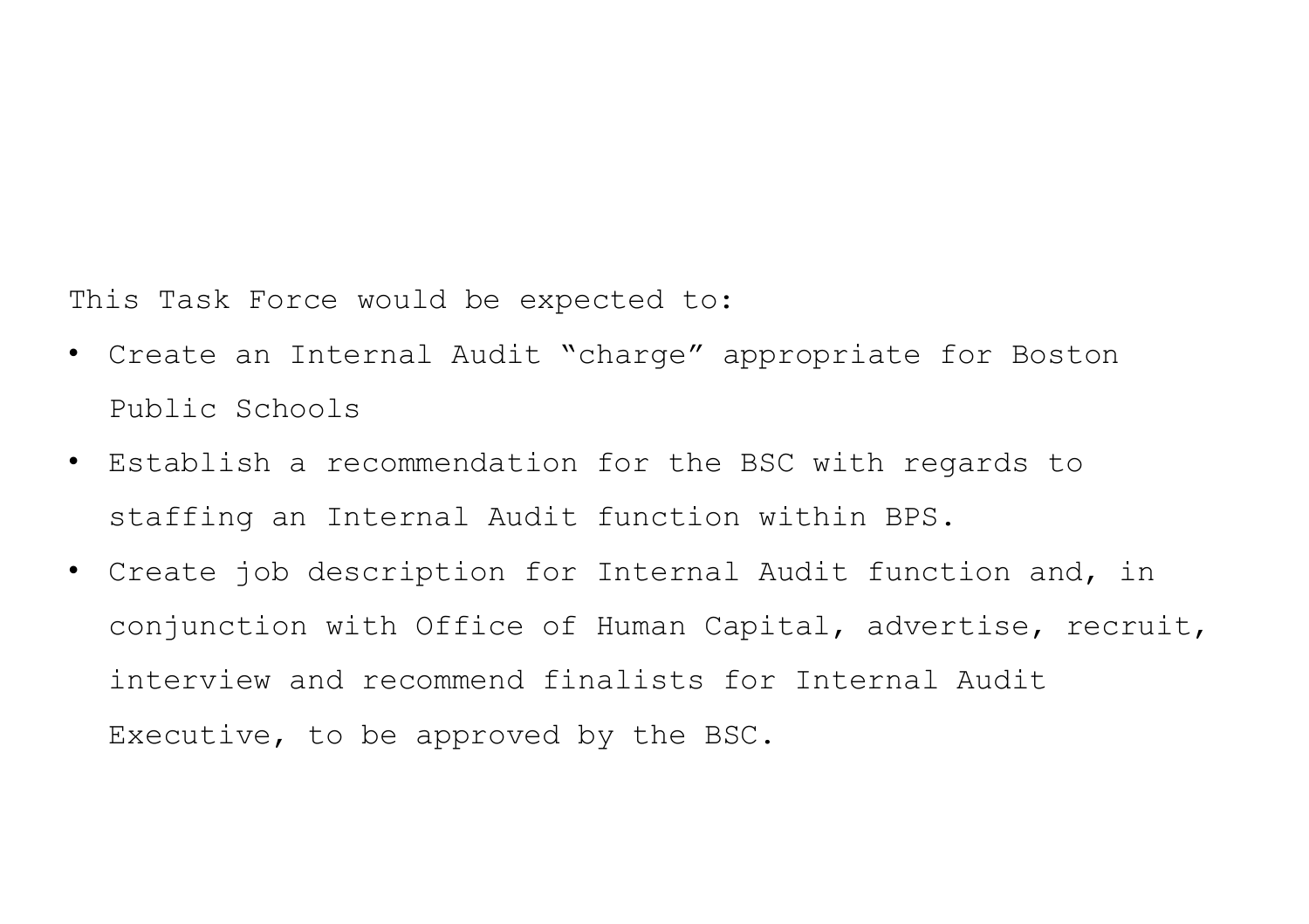On an on-going basis the Internal Audit Task Force will approve annual audit plans, review audits and recommendations, monitor the work of said Internal Audit Executive and report annually to the BSC on said activities.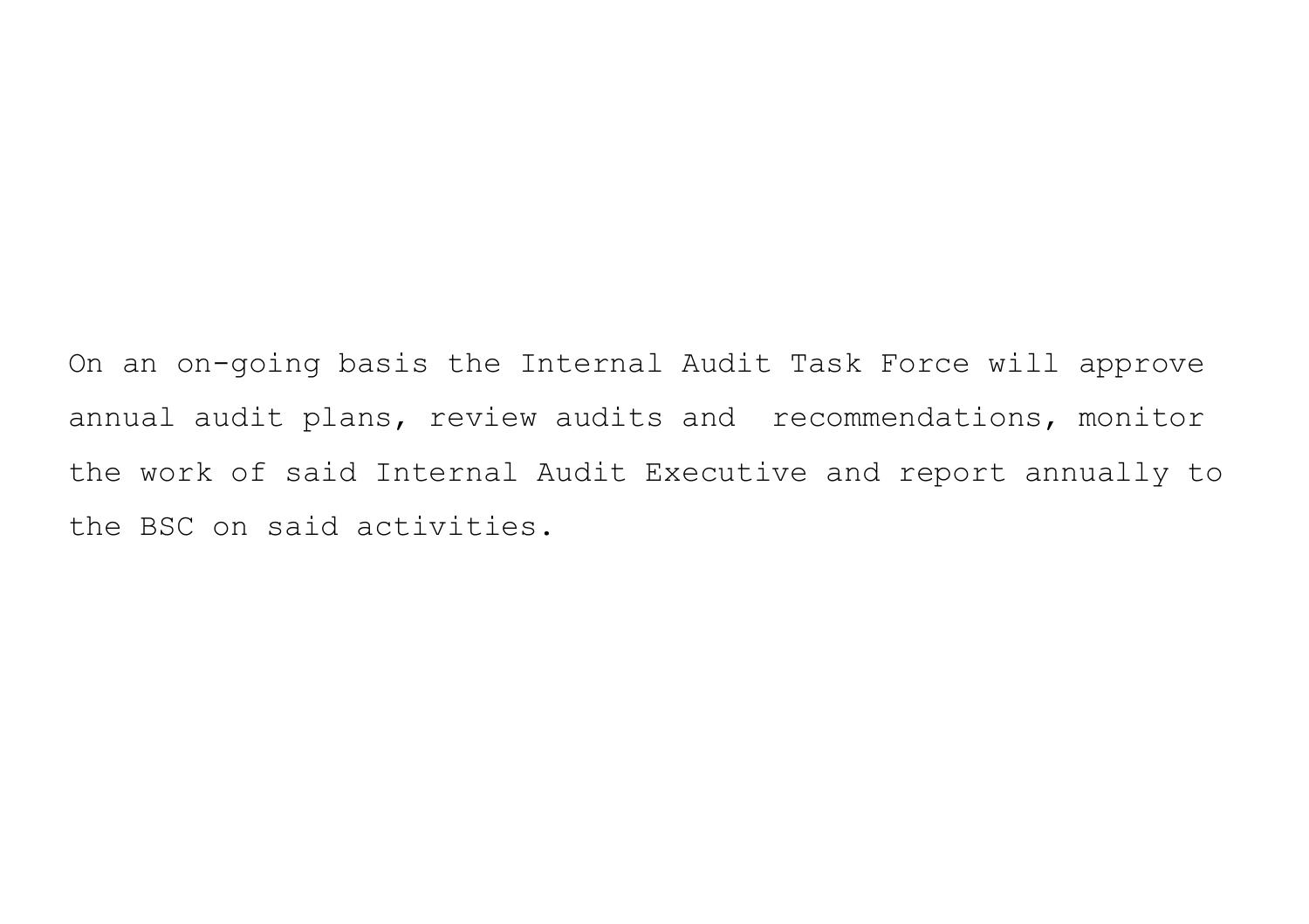The Internal Audit Executive should report directly to the Chair of Boston School Committee and/or its designee, with dotted line reporting responsibility to the Superintendent of Boston Public Schools, and/or its immediate report designee.

Additionally, the Internal Audit Executive is expected to coordinate closely with the City of Boston Chief Auditor, to ensure non-duplication of effort on audit work plans, best practices, integrity of work effort, knowledge of City practices, etc.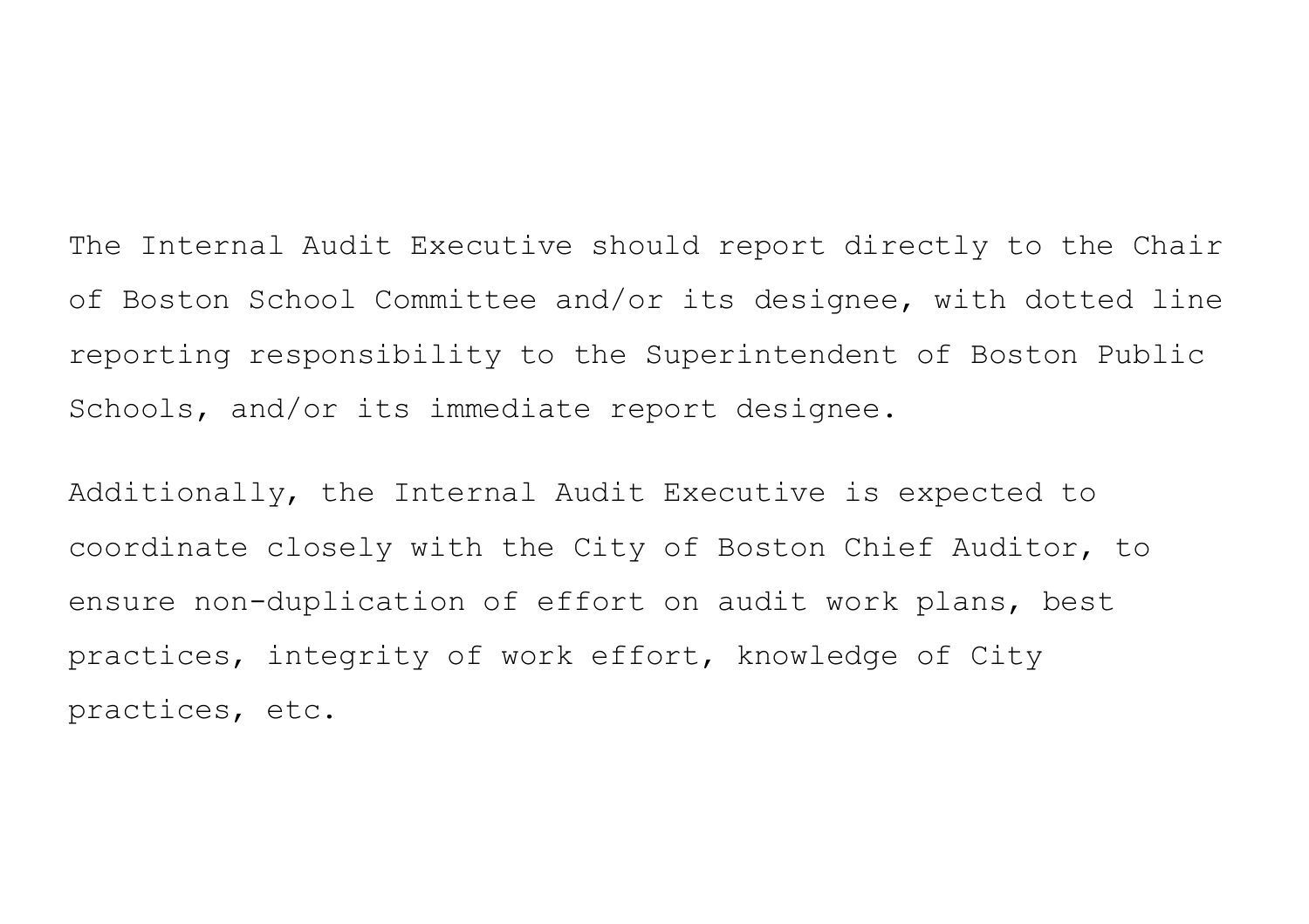## **Appendix**

The following background information presents specifics with regards best practices on Internal Audit in large urban districts. It is adapted from a white paper of the Council of Great City Schools, entitled:

"*Internal Auditing in the Great City Schools*", dated Fall 2017.

This white paper is the result of a report from an Internal Auditing Task Force, which consisted of Internal Auditing professionals from large urban districts across the country (list at end).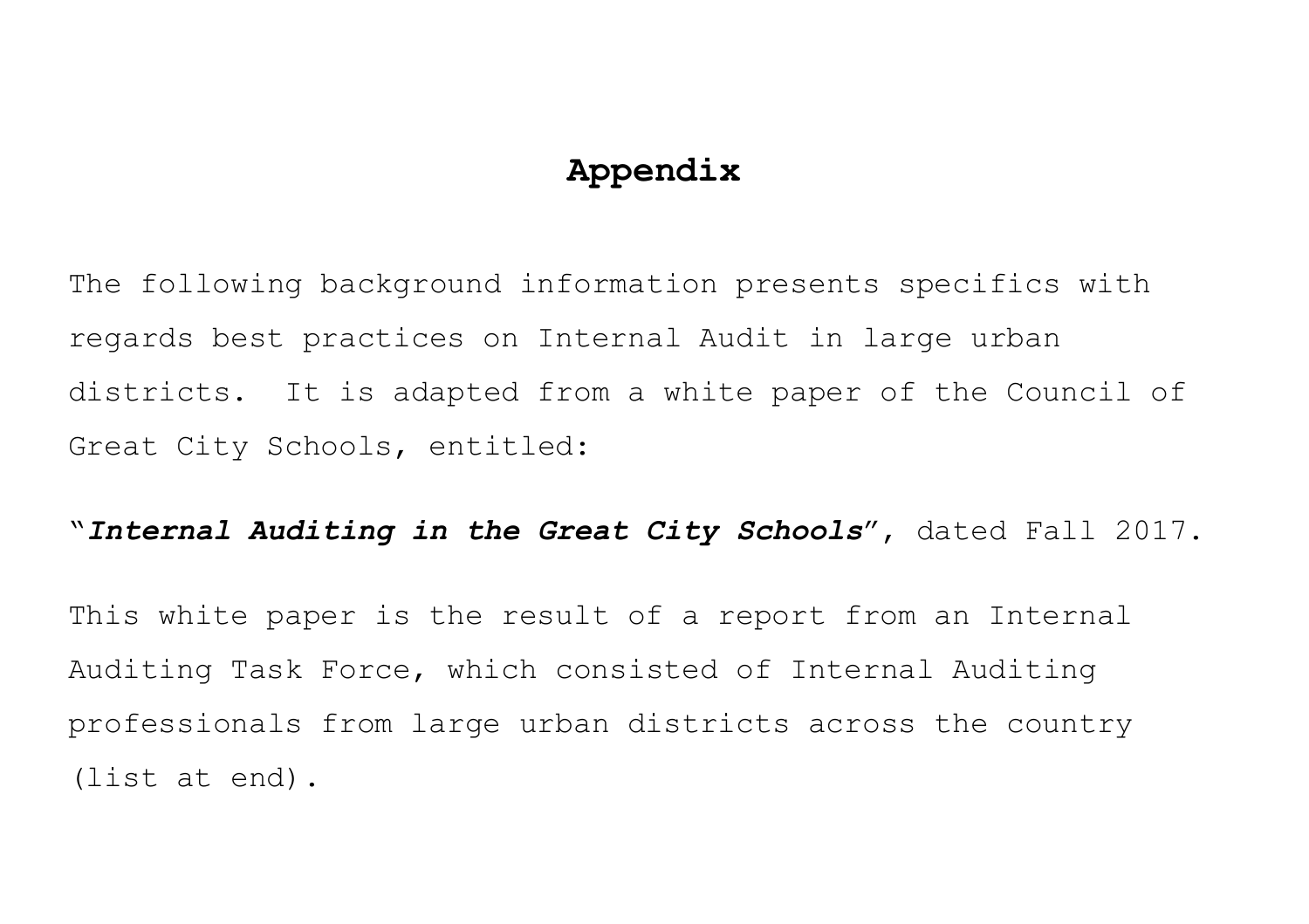## **Executive Summary**

Education leaders often take a narrow view of their internal auditing functions, associating them solely with school-activity audits. However, internal audit departments can potentially provide value far beyond the traditional school audits required by many states. Internal auditing offers school boards and senior management an independent and objective source of information that can help them identify some of the most significant operational and compliance issues preventing them from meeting their goals.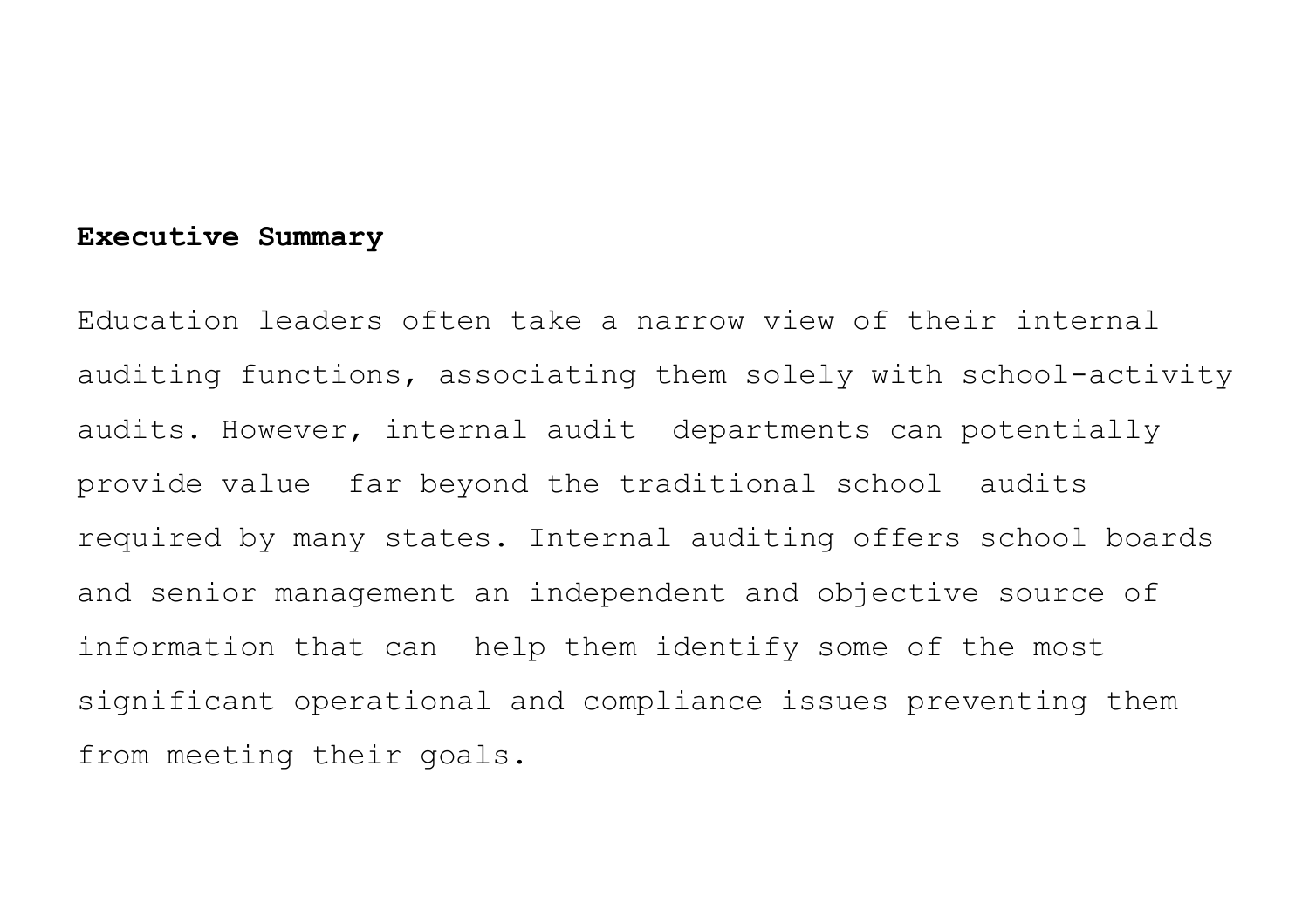#### **Introduction**

According to the Institute of Internal Auditors (IIA), internal audit is "an independent, objective assurance and consulting activity designed to help an organization accomplish its objectives by bringing a systematic, disciplined approach to evaluate and improve the effectiveness of risk management, control, and governance processes."

The roles and objectives of an internal audit function vary across the large urban school districts. This variation is attributable to the differing needs of districts and the general lack of understanding about the potential applications and value of internal auditing.

The internal audit function is often equated with or mistaken for an external audit function. However, while there are similarities between the two processes, the scope of an internal audit function goes well beyond the financial statements of an external auditor, incorporating a district's risk management and control procedures. Furthermore, while an external audit typically stops at reporting problems, an internal audit often provides recommendations for continuous improvement.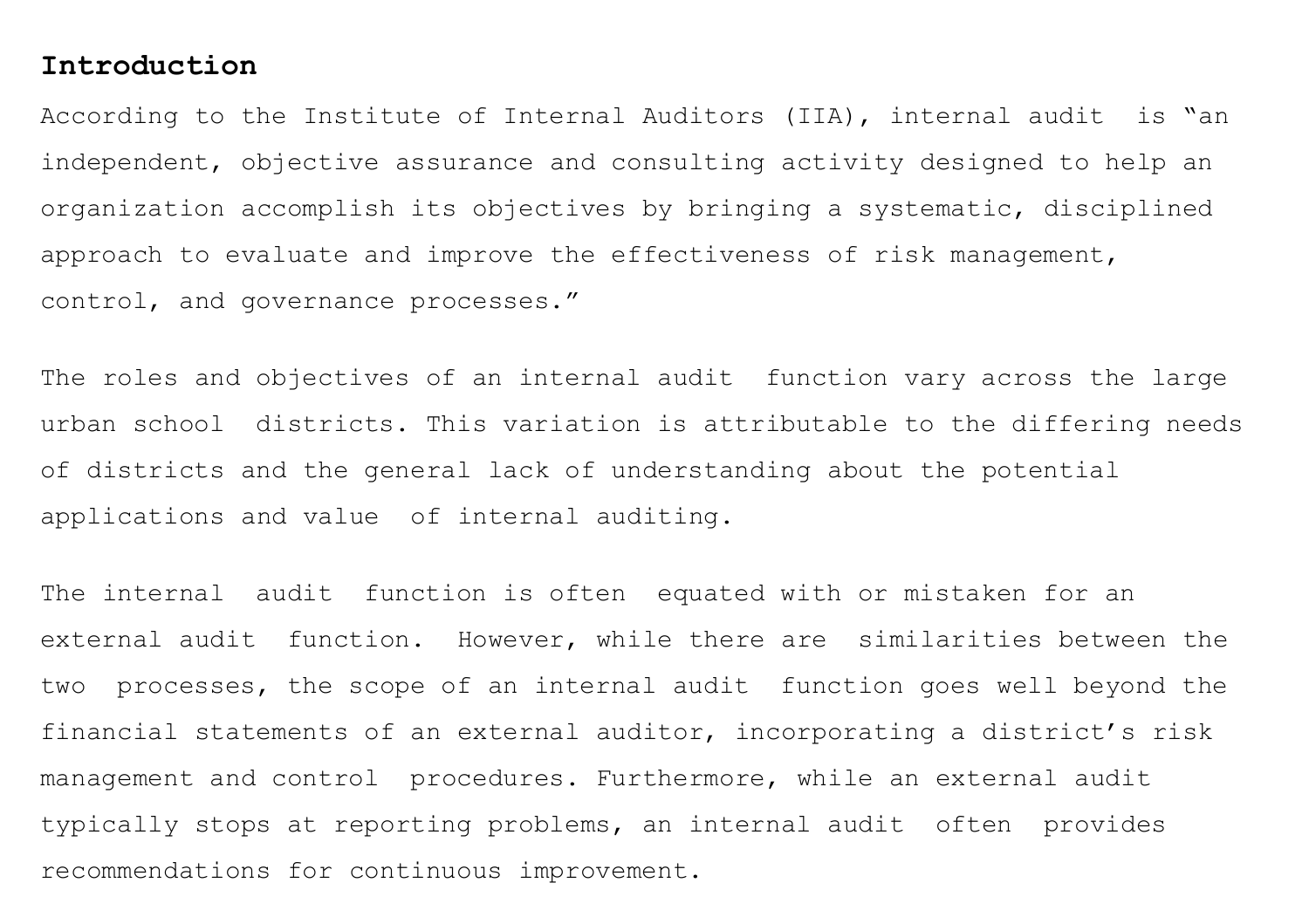## **Introduction**

Best practices, values, and standards for operating a school district internal audit function are described in the following sections:

- Department Reporting Structure
- Audit Committee Structure
- Risk Assessment and Audit Plan
- Auditing Standards
- Data Analytics and Fraud
- What Internal Auditors Do Not Do
- Non-audit Services
- Follow-up Activities
- Key Performance Indicators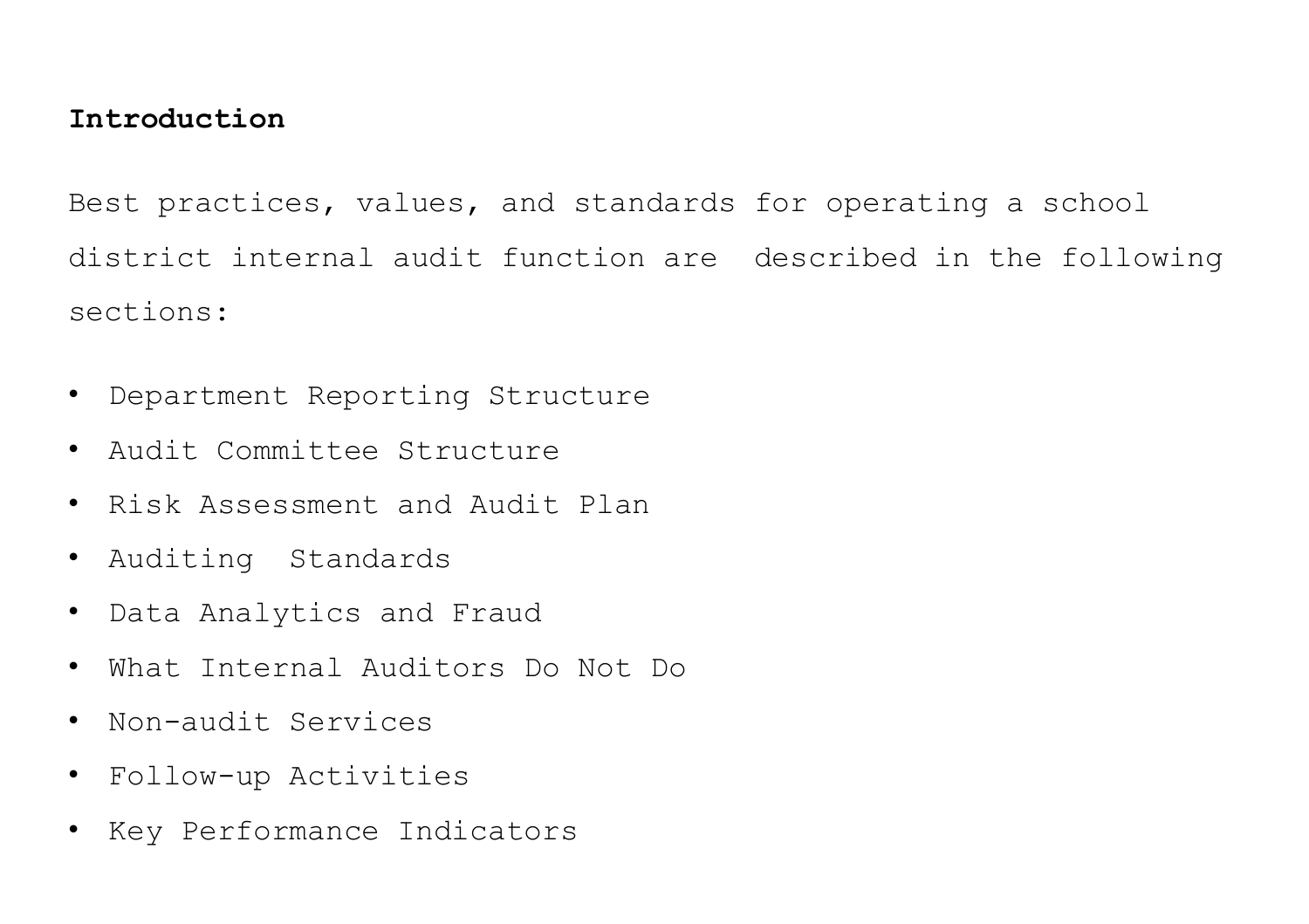## **Department Reporting Structure**

The Institute of Internal Auditor's International Professional Practices Framework (IPPF) recommends that a Chief Audit Executive report functionally to an organization's board and administratively to the organization's Chief Executive Officer or other appropriate executive. These reporting lines are meant to ensure that an auditor's work is independent, impartial, and objective so decision-makers can trust the audit's findings and recommendations. Examples of functional reporting include:

- Approval of the overall charter of the internal audit function
- Approval of an internal audit risk assessment and related audit plan
- Receiving communications from the Chief Audit Executive on results of internal audit activities or other matters that the Chief Audit Executive determines to be necessary
- Appointment or removal of the Chief Audit Executive
- Approval of the annual salary and benefits of a Chief Audit Executive
- Determining whether scope or budgetary limitations are impeding the internal audit function's ability to execute its responsibilities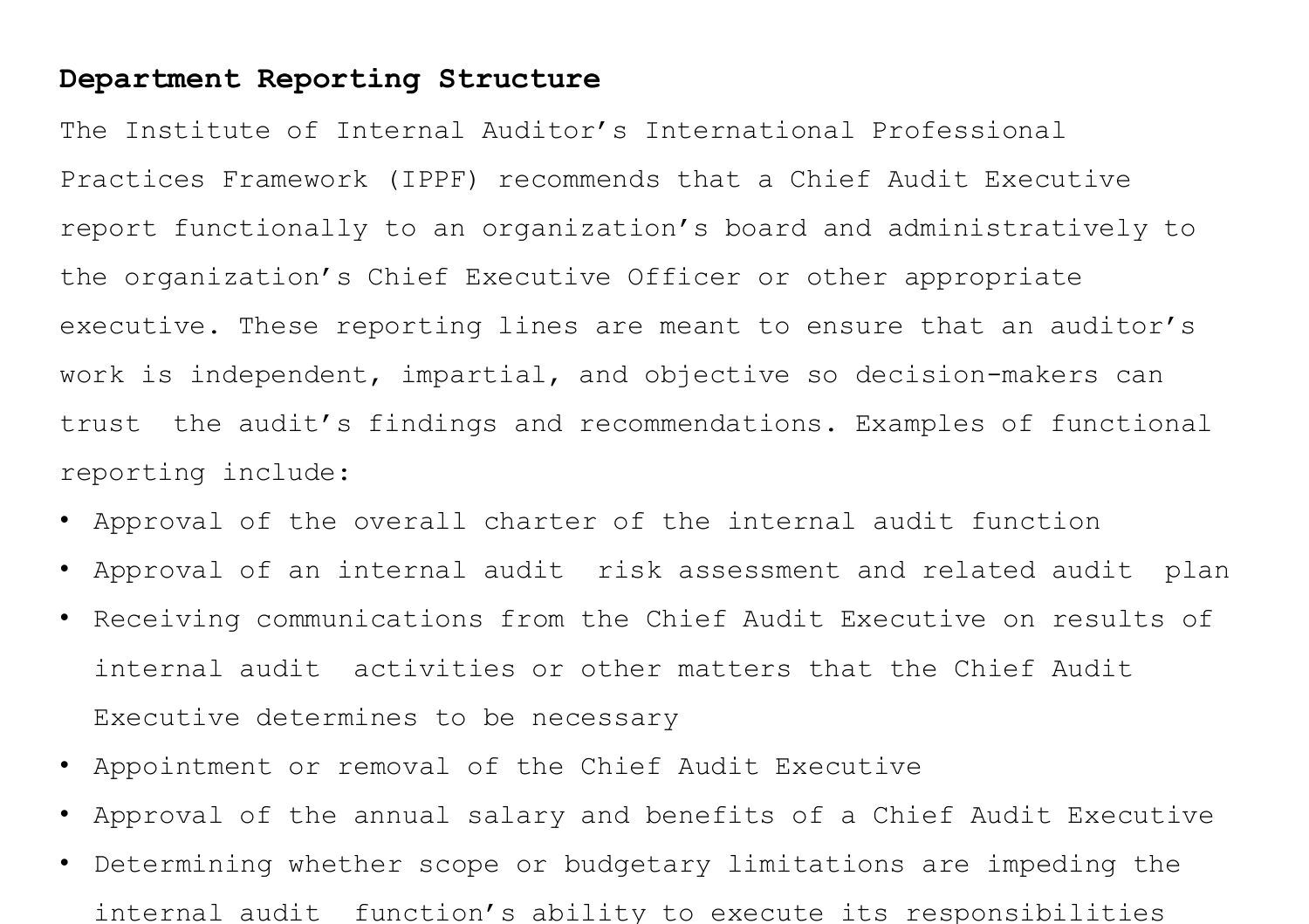## **Department Reporting Structure (continued)**

Administrative reporting, on the other hand, entails the relationship within the organization's management structure that facilitates the day-today operations of the internal audit department. In accordance with Generally Accepted Government Auditing Standards (GAGAS), internal auditors who work under the direction of an audit entity's management are considered independent for the purposes of reporting internally if the head of the internal audit organization meets the following criteria:

- Is accountable to the head or deputy head of the government
- entity or to those charged with governance
- Reports engagement results both to the head or deputy head of the government entity and to those charged with governance
- Is located organizationally outside the staff or line-management function of the unit under audit
- Has access to those charged with governance, and
- Is sufficiently removed from political pressures to conduct audits and report findings, opinions, and conclusions objectively without fear of political reprisal.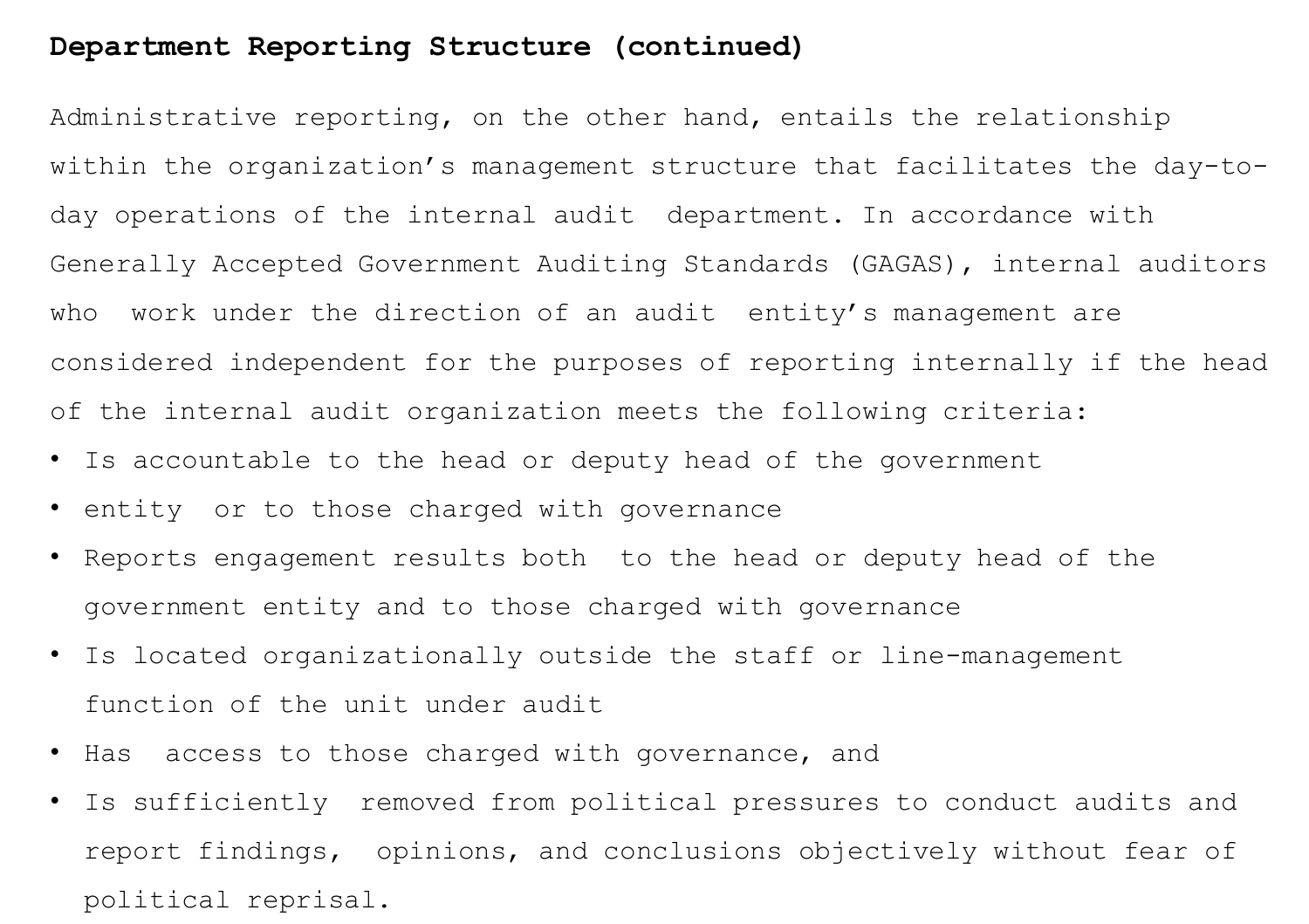#### **Best Practices**

The Council of the Great City Schools recommends that the Chief Audit Executive and the internal audit office report functionally to the school board, ideally through an audit committee. The Council recommends that school districts maintain an independent internal audit function.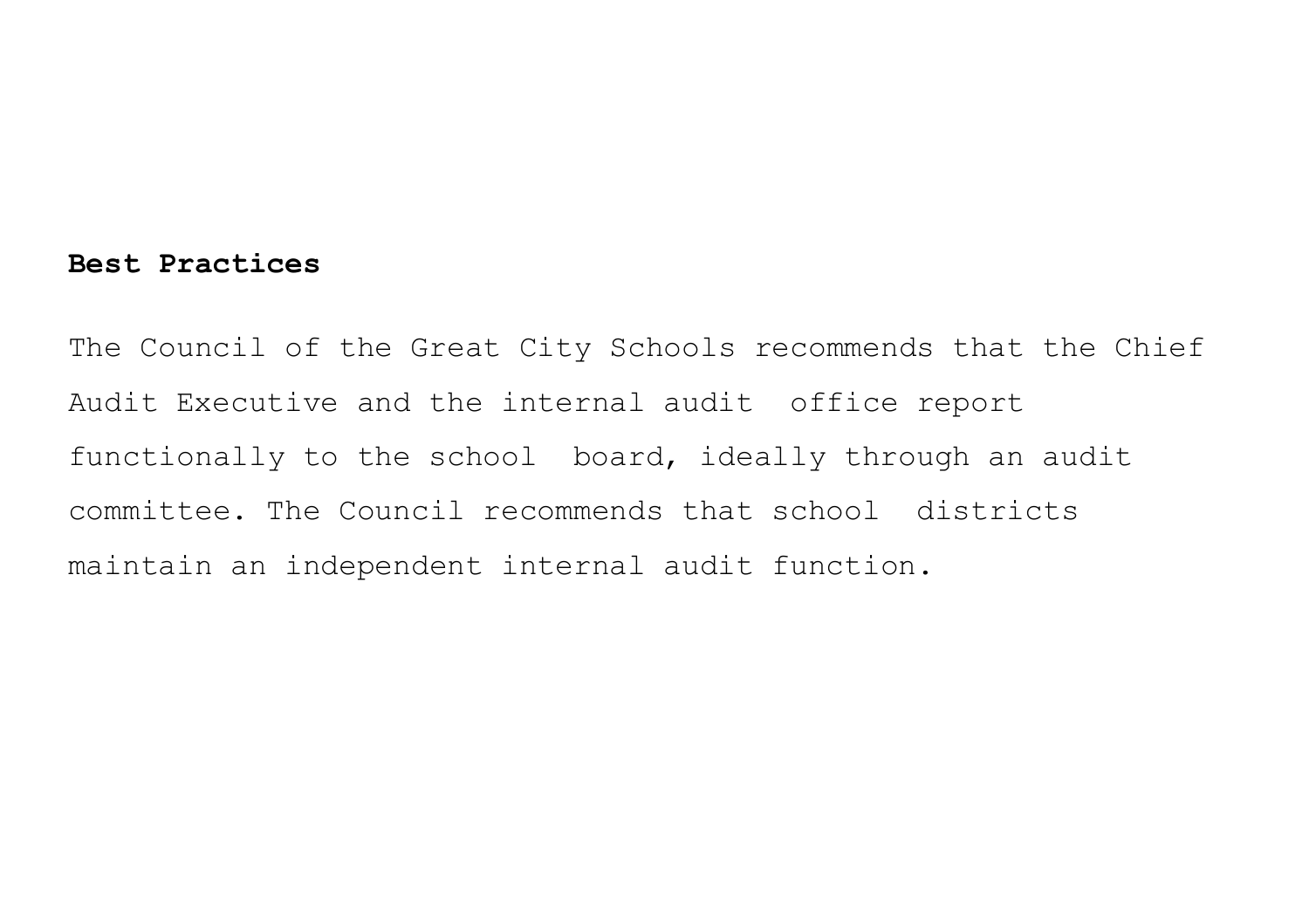## **Value**

A reporting structure that preserves the internal audit function's independence will add value to a school district by ensuring that the auditors' work is impartial and objective, so decision-makers and other key stakeholders can trust internal audit findings and recommendations.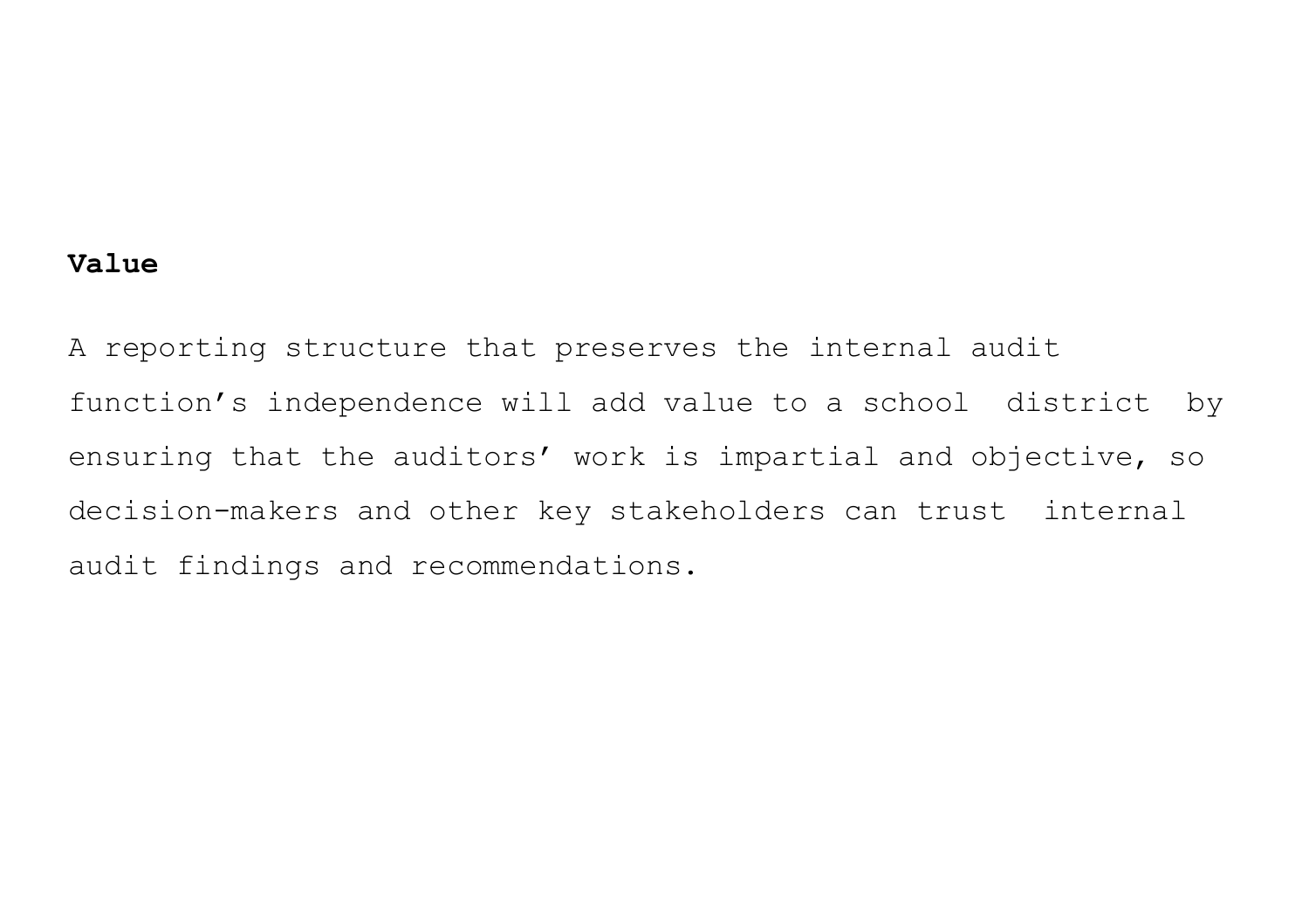## **Audit Committee Structure**

The primary role of an Audit Committee is to provide advice to the school committee on audit, finance, and risk management. An Audit Committee can also oversee an internal audit function, and act as a liaison between the school committee and the Chief Audit Executive. Examples of roles and responsibilities of a school district Audit Committee include:

- Reviewing and approving an Internal Audit Charter
- Providing expertise on risks affecting the school district and approving an annual internal audit plan
- Ensuring that internal auditors have unrestricted access to school district personnel, facilitates, vendors, data, and documents
- Assisting in determining if management has placed any restrictions on the scope of internal audits and investigations
- Receiving completed internal audit reports, investigations, and other communications deemed necessary by the Chief Audit Executive
- Monitoring follow up on reported internal audit findings to ensure corrective actions are taken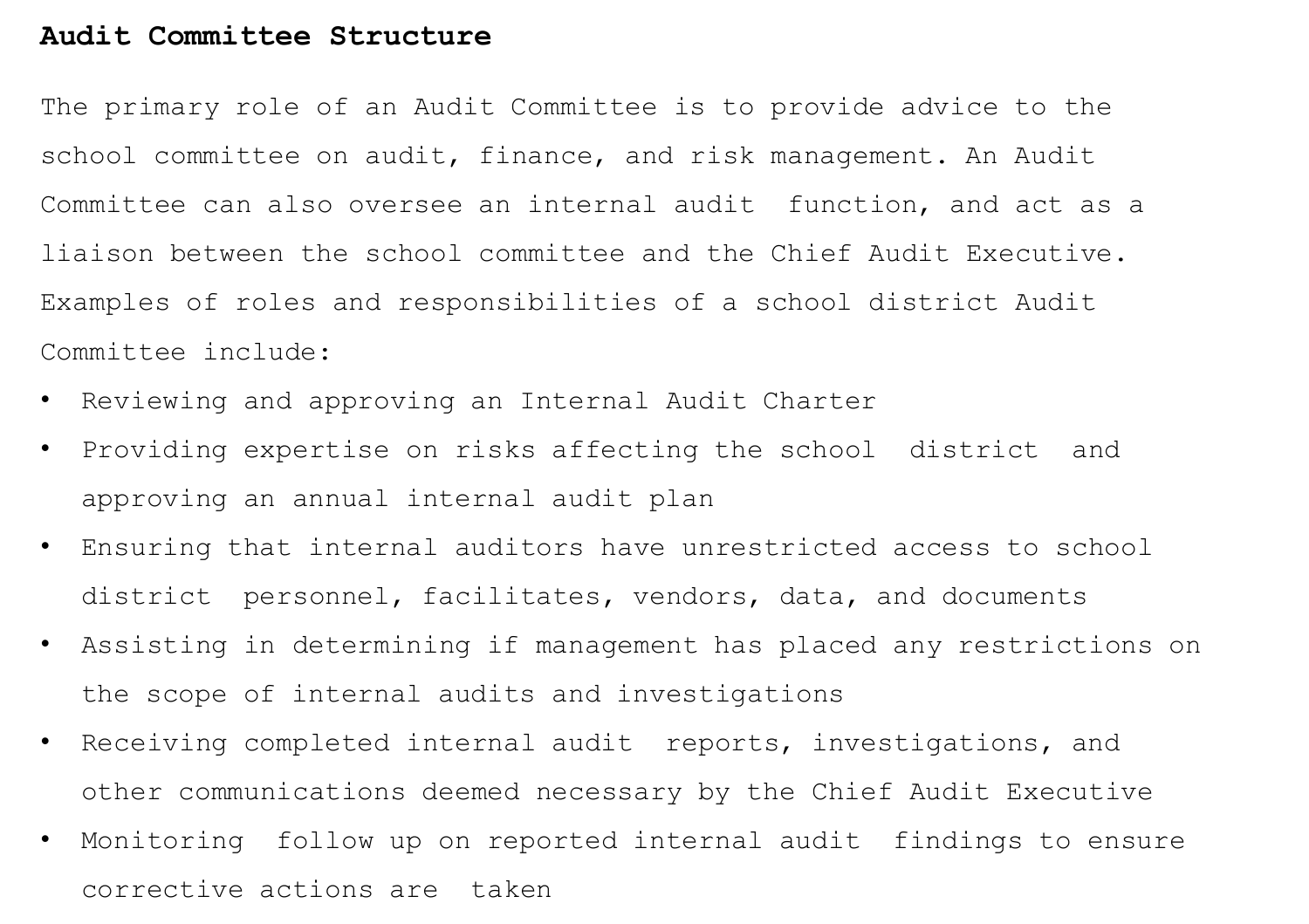## **Audit Committee Structure (Continued)**

- Reviewing audit findings by state and federal agencies to determine the school district's action on recommendations
- Reviewing the effectiveness of systems for monitoring compliance with laws and board policies and regulations
- Reviewing and making recommendations to the school board on matters affecting the adequacy of internal controls, accounting procedures, technology systems, and financial reporting in accordance with laws and regulations
- Approving all decisions regarding the appointment or removal of the Chief Audit Executive
- Providing input on the Chief Audit Executive's evaluation
- Approving the annual salary and compensation adjustments of the Chief Audit Executive
- Serving on behalf of the school committee to oversee the internal audit function
- In conjunction with the Chief Audit Executive, providing an annual report to the school committee
- Performing other oversight responsibilities as assigned by the school committee.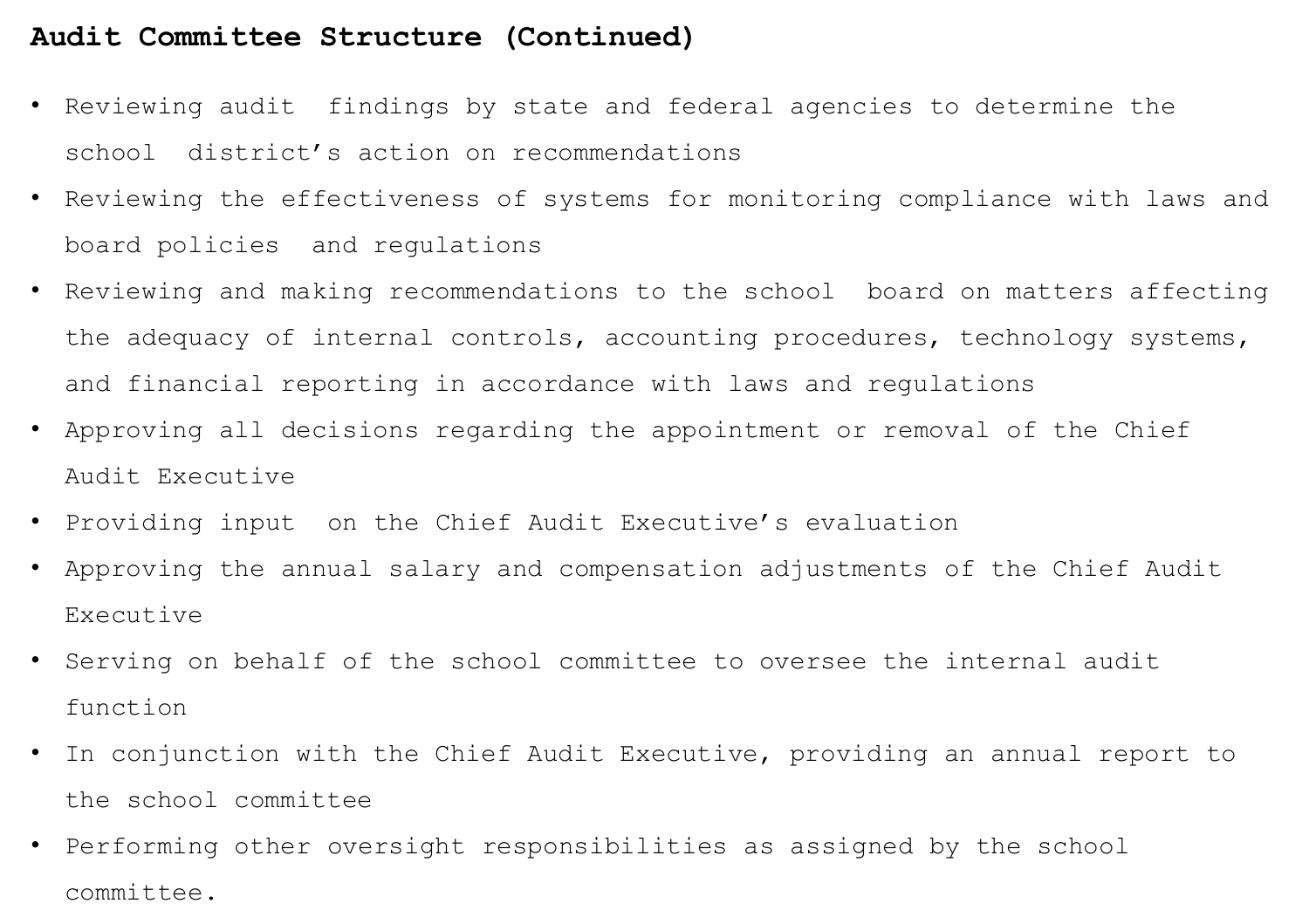## **Best Practices**

To promote the success of an internal audit function, an Audit Committee should ensure that individual school committee members, the superintendent, and other school district staff do not impair, prevent, or prohibit internal audit staff from initiating, carrying out, or completing independent and objective audits and investigations. To accomplish this, an Audit Committee should ensure that the internal audit office is free of political pressure and other impairments to independence. In order to ensure an internal audit office's objectivity and independence, the Council recommends that a school district's Audit Committee be comprised of individuals who are independent of the school district and who are experts in auditing, finance, risk management, and government. An Audit Committee that includes experts who do not have authority over the school district's operations or decision-making process can shield the internal audit staff from actual or perceived pressure to compromise their objectivity and independence. This structure is also supported by the Institute of Internal Auditors.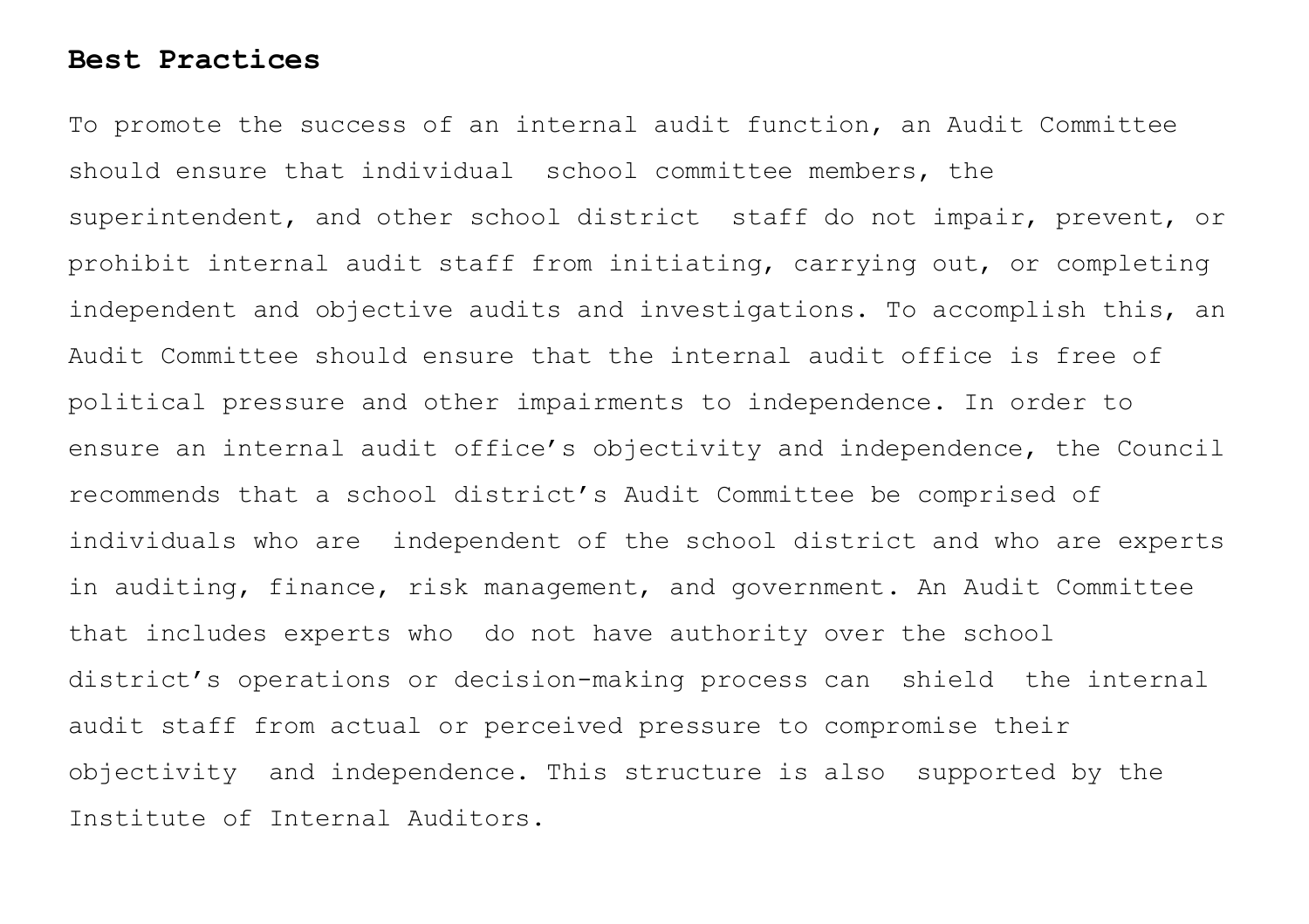## **Value**

An Audit Committee structured to ensure the internal audit function's independence and objectivity will ensure that internal auditors are free to conduct their work without fear of retaliation, retribution, or political pressure. This will also ensure fair and impartial internal audit results that can be relied upon by the school committee, school district management, and the public.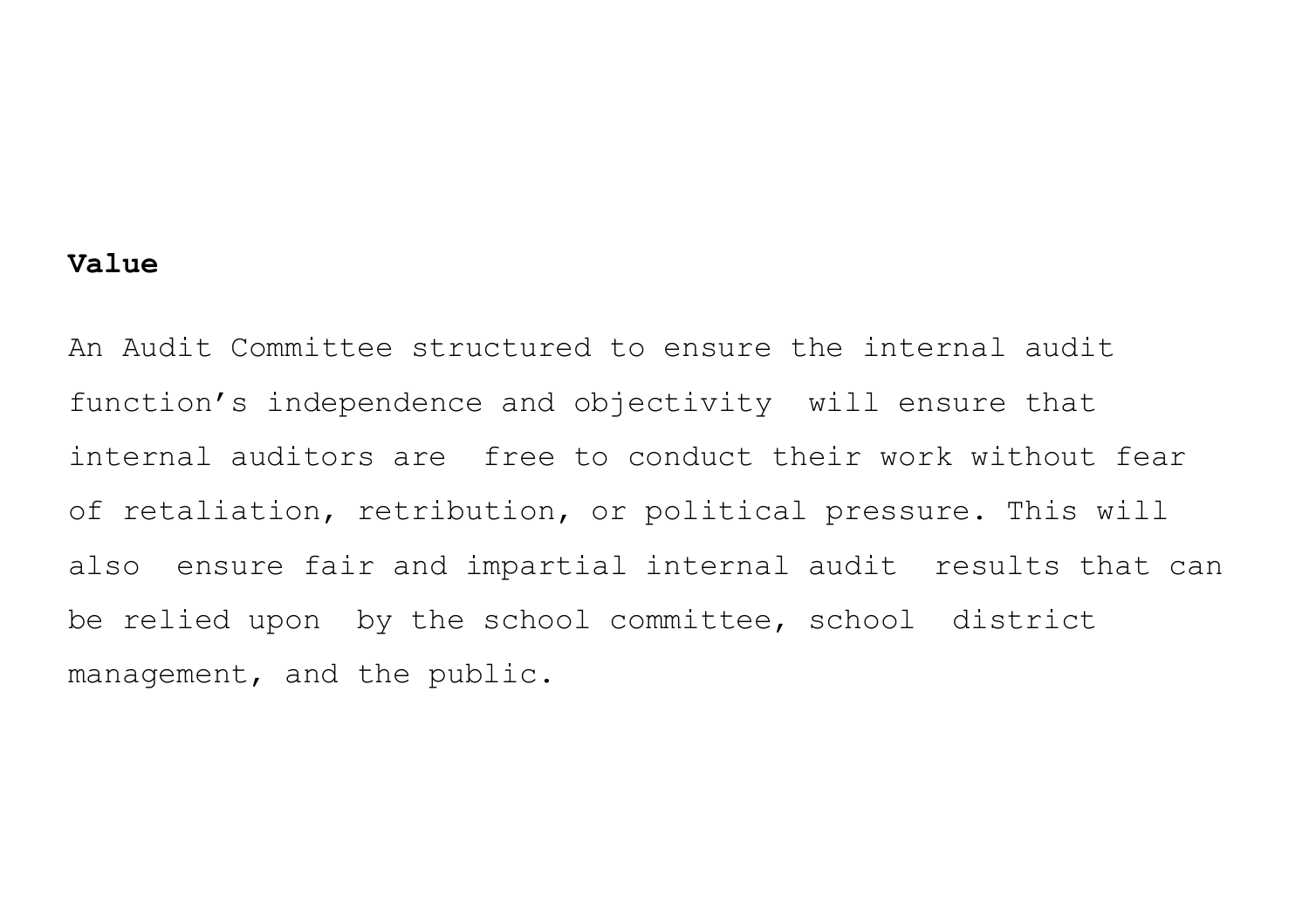#### **Risk Assessment and Audit Plan**

The Institute of Internal Auditor's International Professional Practices Framework (IPPF) requires that an organization, such as a school district, "establish a risk-based plan to determine the priorities of the internal audit activity…"

Depending on the size and structure of a school district and its internal audit function, the Council recommends that a detailed risk assessment be performed at a minimum of every three years. Regardless of how often an internal audit office conducts a detailed analysis, the risk assessment and audit plan should be modified or updated annually to reflect any new or changing risks affecting the school district.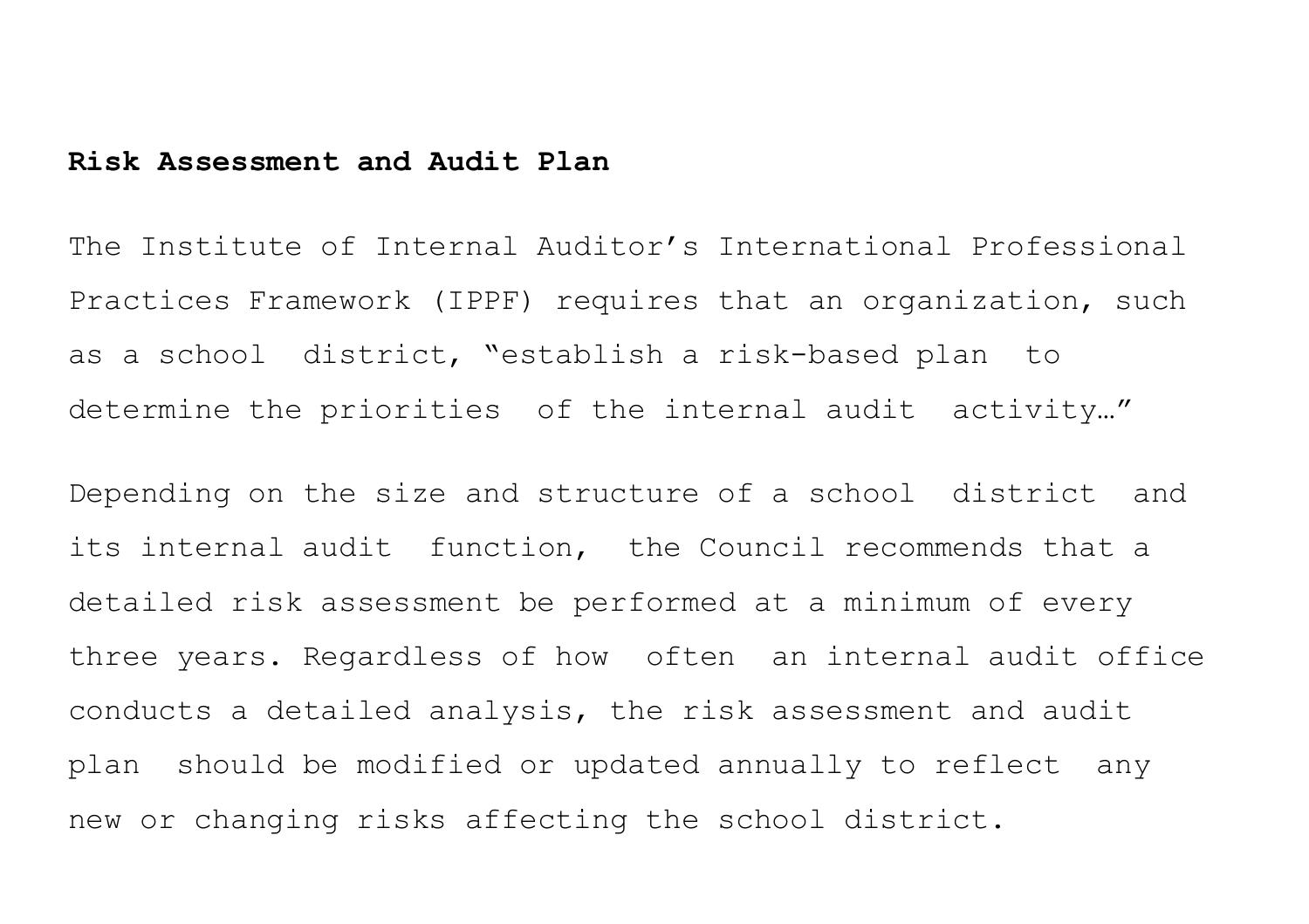## **Best Practices**

The risk assessment and audit plan should provide or perform audit and allowable non-audit services for various departments, functions, and activities of a school district. Factors that should be taken into consideration include:

- Financial impact
- Time since last audit engagement
- Audits to be performed by other audit entities
- Perceived quality of internal controls
- Likelihood of occurrence
- Degree of change or stability in management
- Complexity
- Requests and expectations of the school committee, senior management, and other stakeholders
- Opportunities to achieve operating benefits
- Changes to and capabilities of audit staff
- Work of the Enterprise Risk Management team (if this function exists in a school district)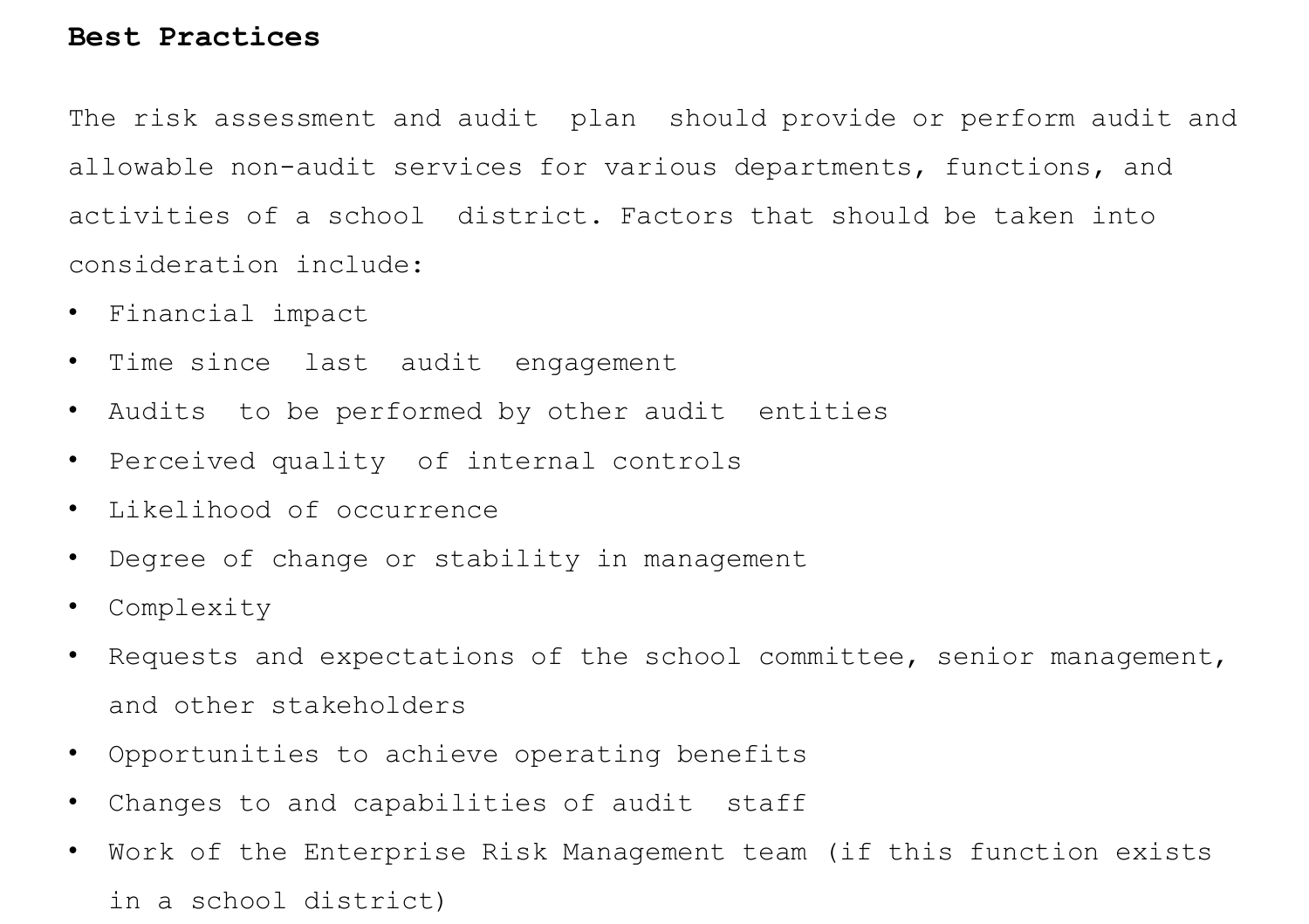#### **Best Practices (Continued)**

The audit plan should describe what audit and non-audit activities are to be performed, the scope of work, and the time and staffing resources required to complete the work. An audit plan should be flexible enough to accommodate minor mid-plan adjustments and, if a substantial adjustment is required (e.g., based on a senior management request ), the changes should be approved by the school committee and/or Audit Committee. Common and emerging areas for audit and non-audit services that might be included in the plan include:

- Operational performance audits (to assess cost-beneficial
- internal controls, efficiency, effectiveness, contract oversight, and compliance)
- School internal fund and school-based audits (could include student FTE and tangible personal property work)
- Charter school audits and fiscal oversight (the IA function is uniquely qualified to add value in this significant and growing sector)
- Facilities construction and maintenance audits and oversight
- Contract audits
- Information technology audits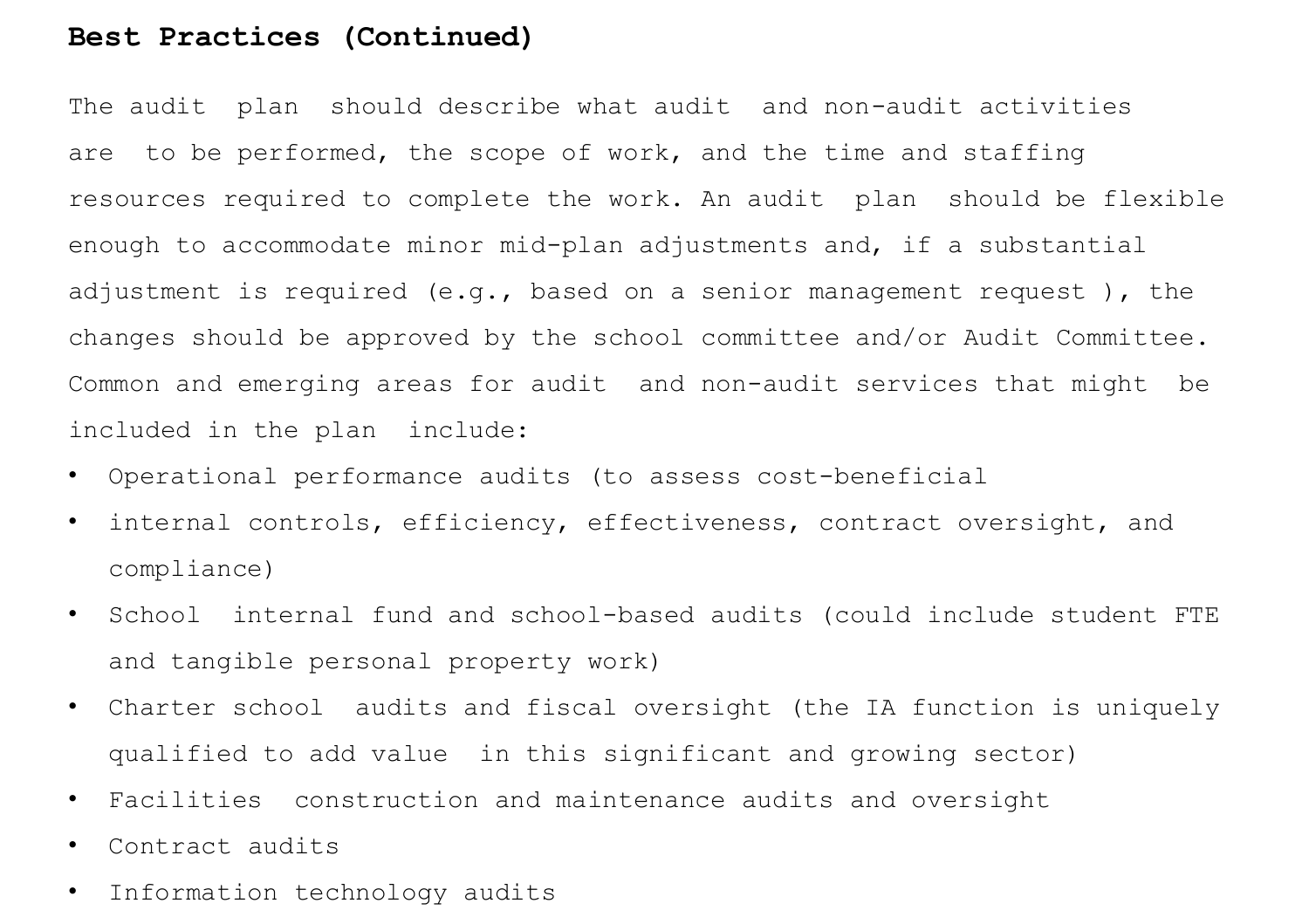## **Best Practices (Continued)**

Common and emerging areas for audit and non-audit services that might be included in the plan also includes:

- Forensic accounting and investigative audits
- Healthcare insurance-related audits (especially for large self- insured districts)
- Acting as a liaison for external audit entities as well as with City of Boston auditor.
- Identifying emerging risks (adding value by alerting the school committee and management of audit findings and trends occurring at similar entities)
- Promoting awareness of fraud policies and internal controls (controls created and owned by management, not the internal audit function)

While the internal audit function should be housed organizationally with a district's Chief Audit Executive and staff, the Chief Audit Executive should consider outsourcing or co-sourcing with external entities, under the Chief Audit Executive's oversight, when the internal audit staff lacks expertise or when a specialized audit is infrequent and/or irregular.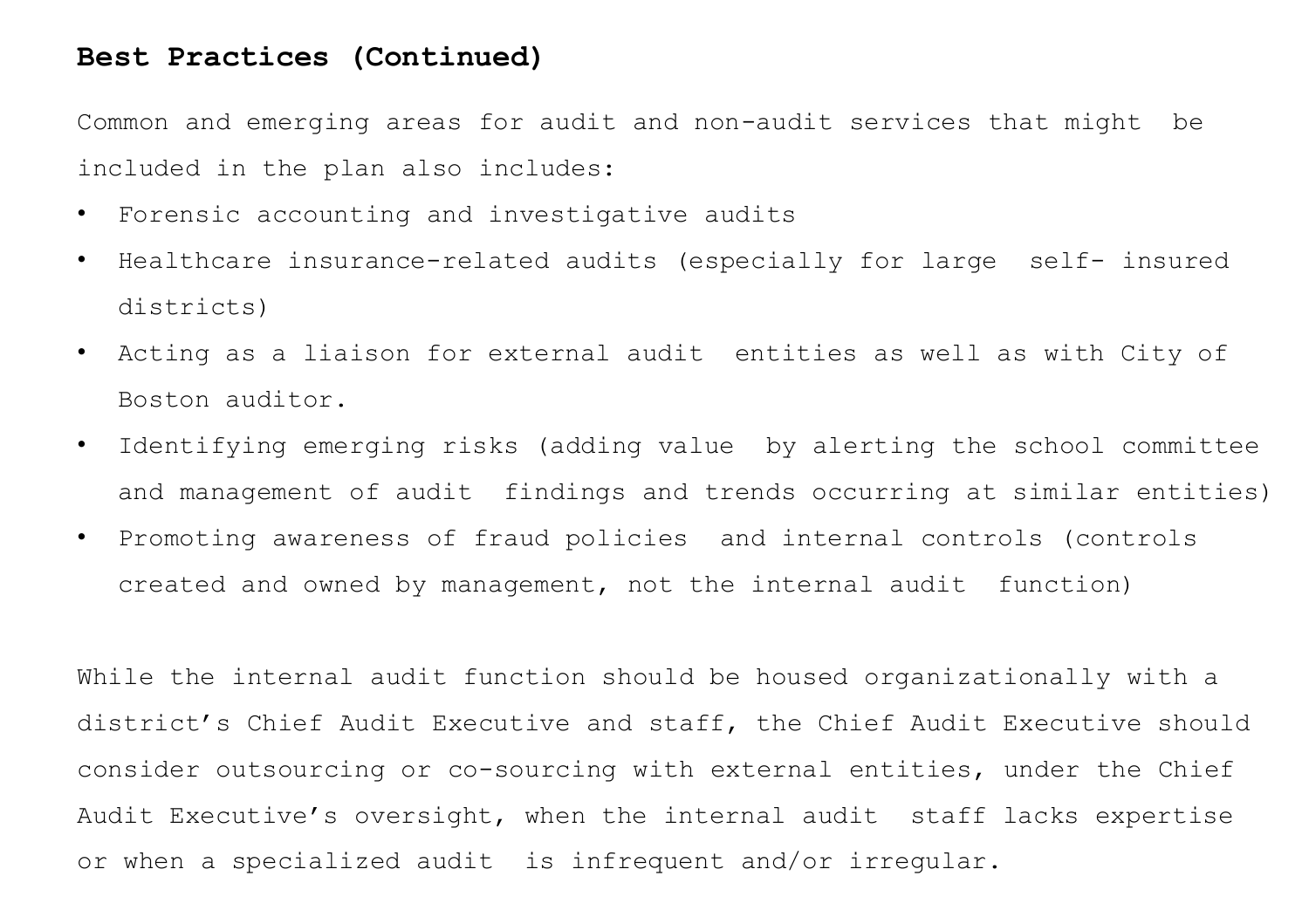#### **Value**

An objective risk assessment by an internal audit function provides the school committee and senior management value by communicating risks associated with the school district's various business and operational functions. An audit plan based upon a comprehensive risk assessment ensures that internal audit resources will be strategically allocated to address the most significant and likely risks affecting the school district. The results of completed audits will provide management with actionable recommendations to meet its goals and objectives, and will provide the school committee with valuable information to assist in its governance.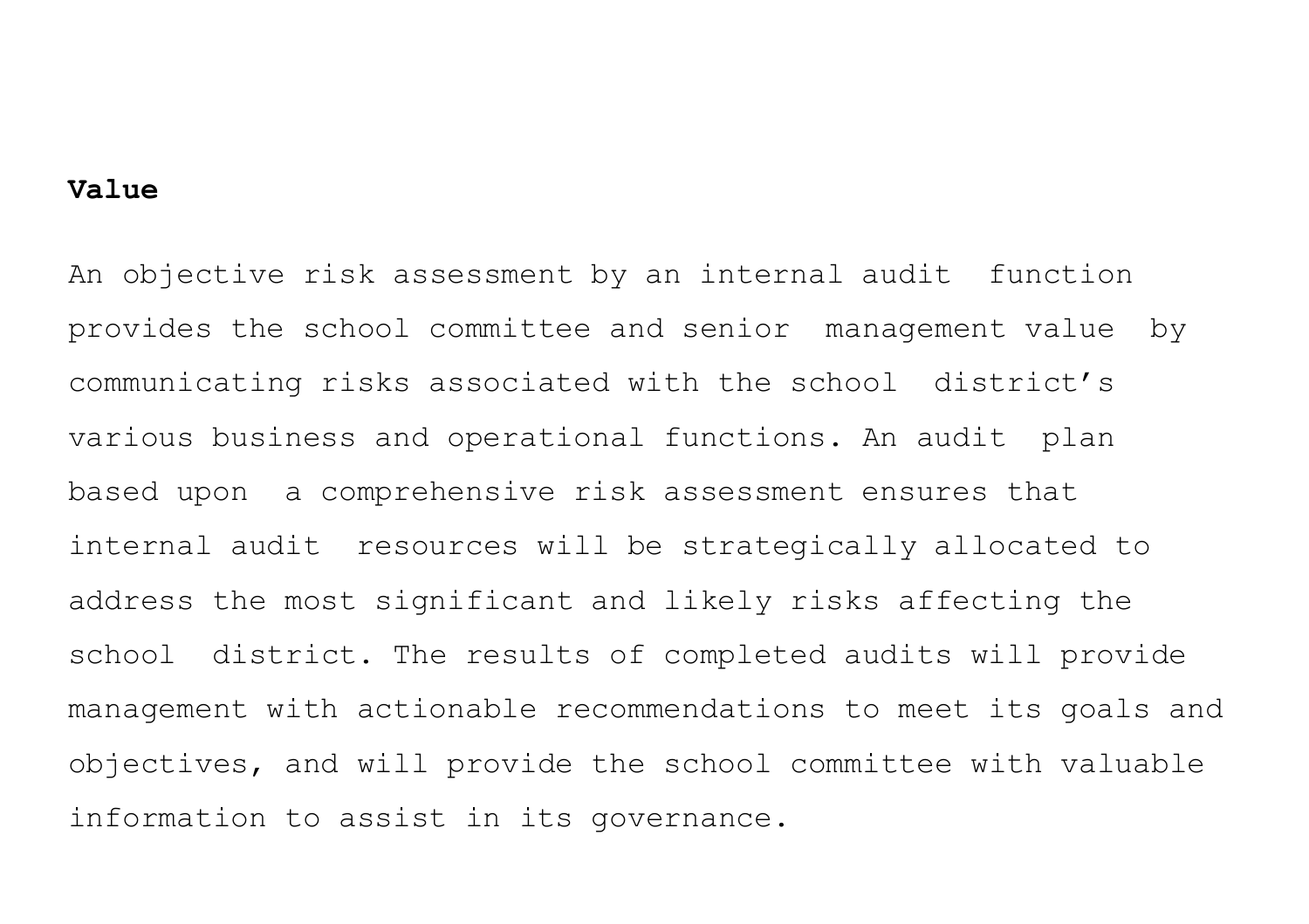## **Auditing Standards**

The US Government Accountability Office (GAO) and the Institute of Internal Auditors (IIA) are two reputable organizations recognized for issuing professional auditing standards that provide a framework for conducting audits.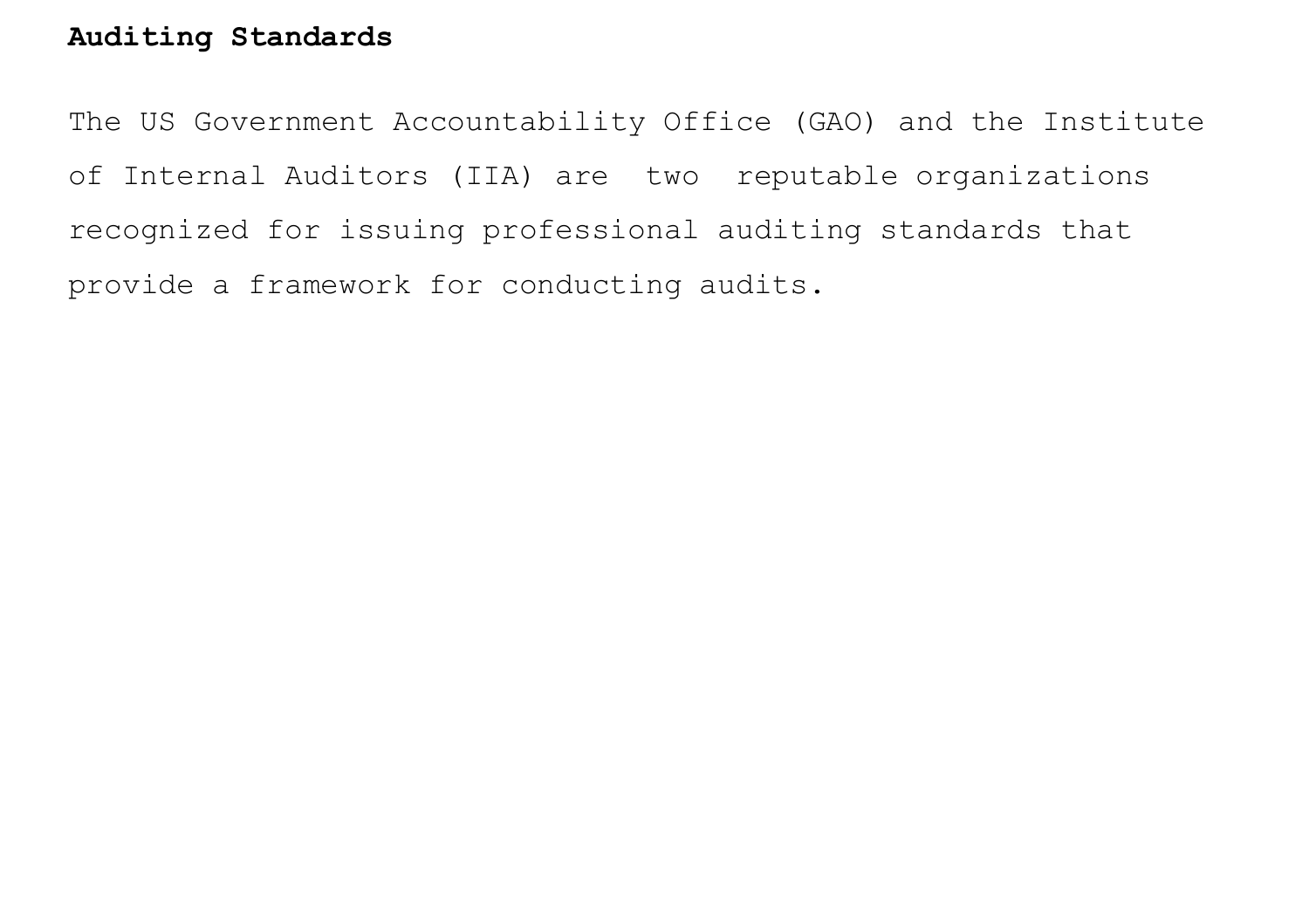#### **Best Practices**

The Generally Accepted Government Auditing Standards (GAGAS), issued by the GAO and commonly referred to as the "Yellow Book," articulates requirements for financial audits, performance audits, and attestation engagements in government, including school districts, which receive federal funds.

The Institute of Internal Auditors (IIA) has also issued standards in its International Professional Practices Framework, commonly referred to as the "Red Book," which are often implemented along with the performance audit requirements of GAGAS. Audit organizations following either the Yellow Book or the Red Book standards are required to reference the standards in their completed audit reports.

The Council does not promote one set of standards over another, but it does recommend that each school district adopt a professionally recognized set of auditing standards.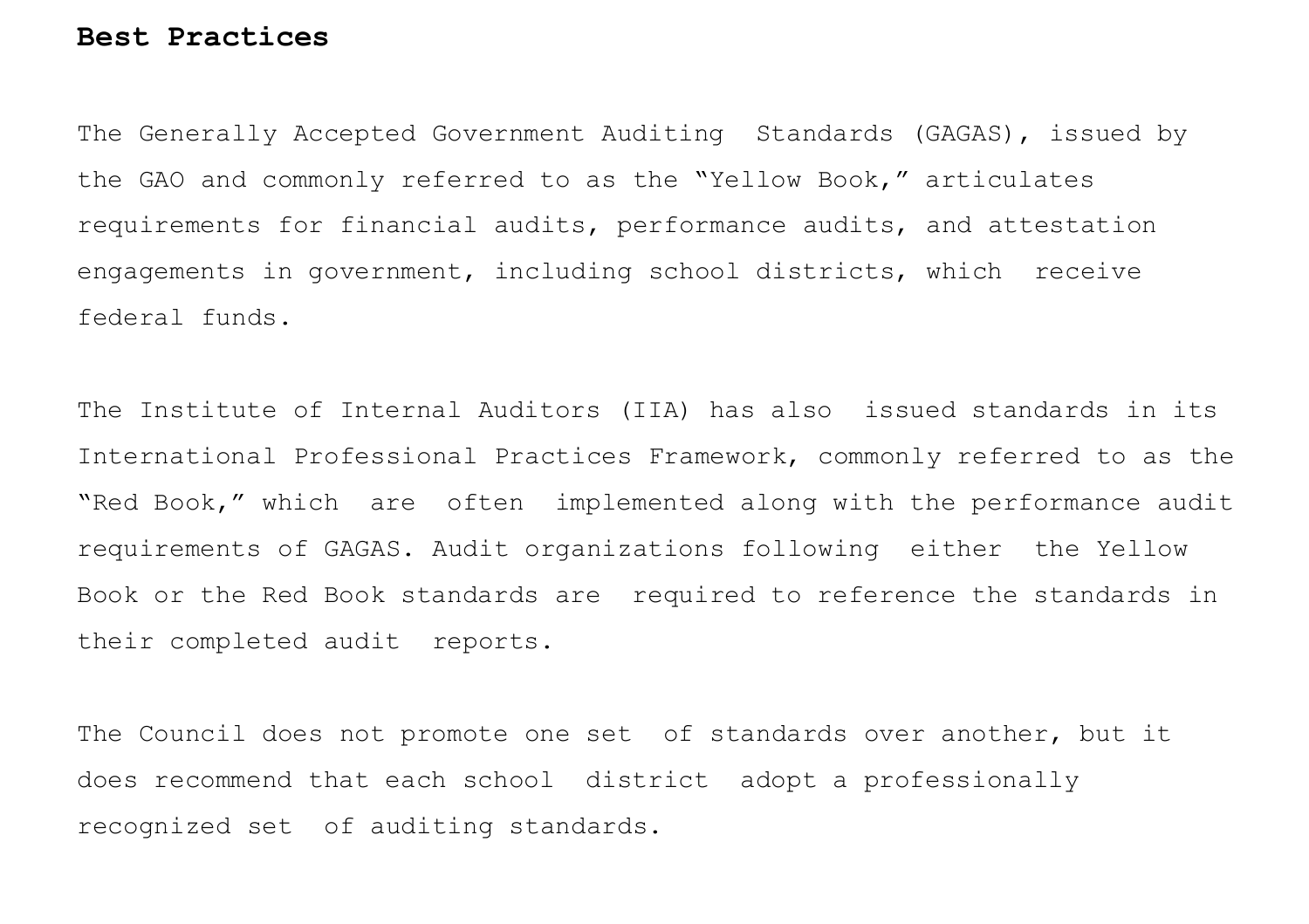## **Value**

By following a professionally recognized set of auditing standards, an internal audit organization will add value to its district. Senior management and the school committee will have a greater appreciation for an internal audit function knowing that it is following prescribed auditing standards.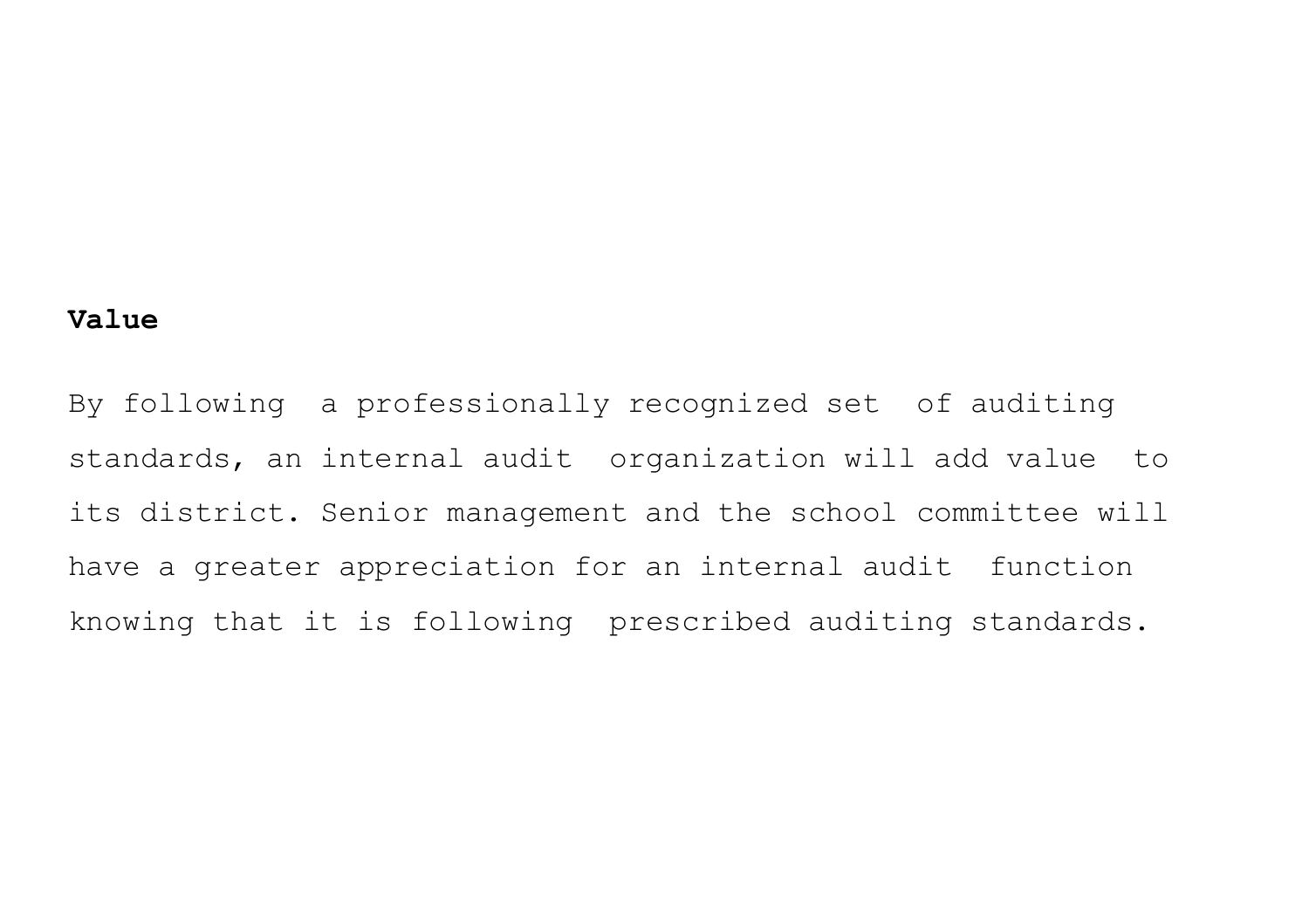## **Data Analytics and Fraud**

Data analytics can be used by internal audit staff to identify transactions that could present potential risks of fraud in financial and operational areas, including accounts payable, purchasing, payroll, and benefits. It is important that the school district has clear policies about fraud and its consequences, and that an internal audit office has an effective fraud risk assessment program to address the risks in these operating areas and to ensure public trust.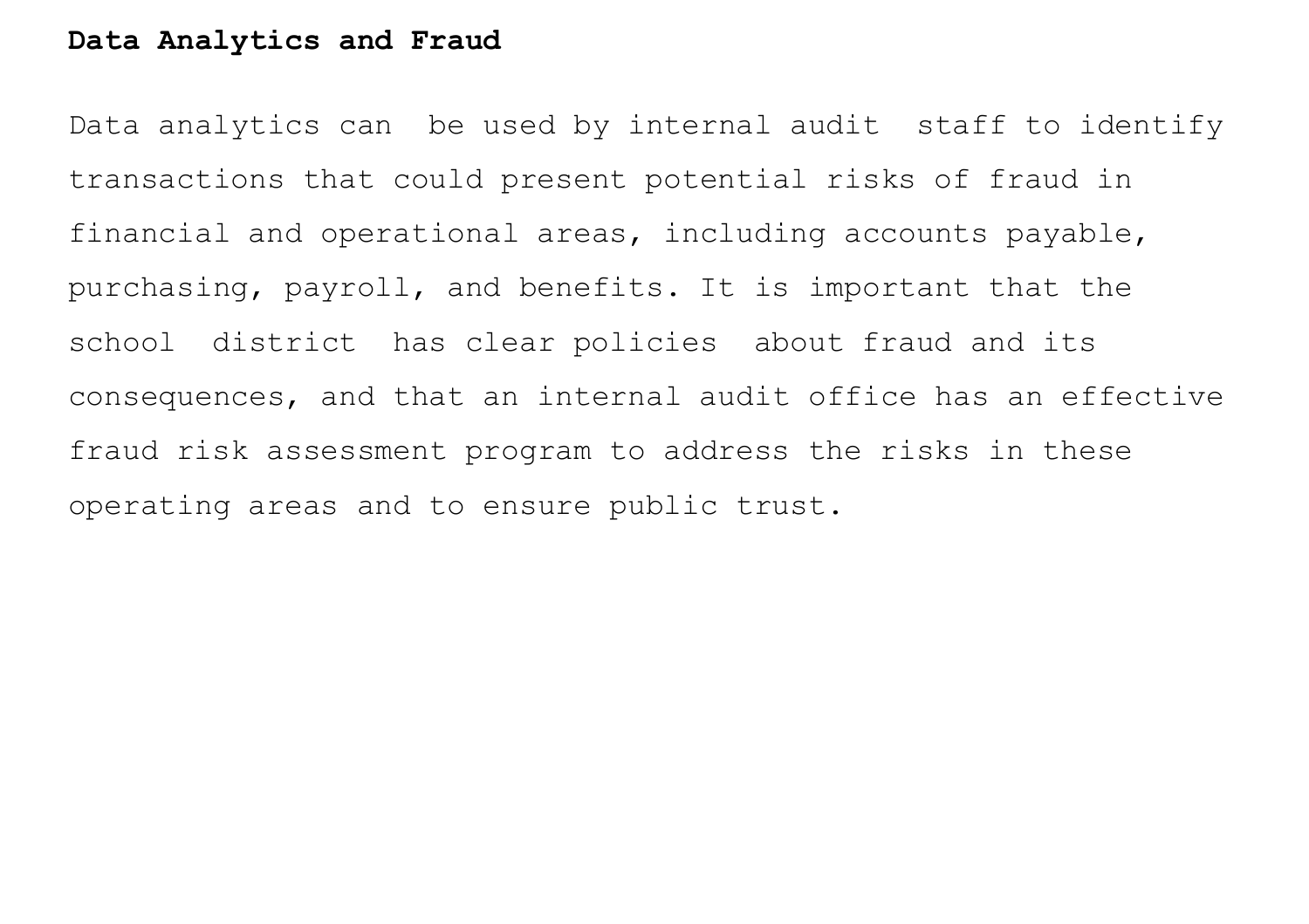#### **Best Practices**

The Association of Certified Fraud Examiners (ACFE), the Institute of Internal Auditors (IIA), and the American Institute of Certified Public Accountants (AICPA) advocate data monitoring and analysis to guide risk assessment and direct the annual audit planning process on the materiality of potential audit areas, identify unusual trends or fluctuations, and evaluate high risk areas being considered for auditing.

The use of data analytics also allows for continuous monitoring of potentially fraudulent transactions. When employees are aware that all transactions in the district's data systems are monitored for signs of fraud, it provides a meaningful deterrent. This is particularly important since business processes, which have become more reliant on IT systems and automation, have significantly reduced human oversight, which previously acted as a fraud control.

When using data analytics, it is critical that appropriate security protocols be put in place during the extraction and analysis of data to protect the integrity and confidentiality of source information.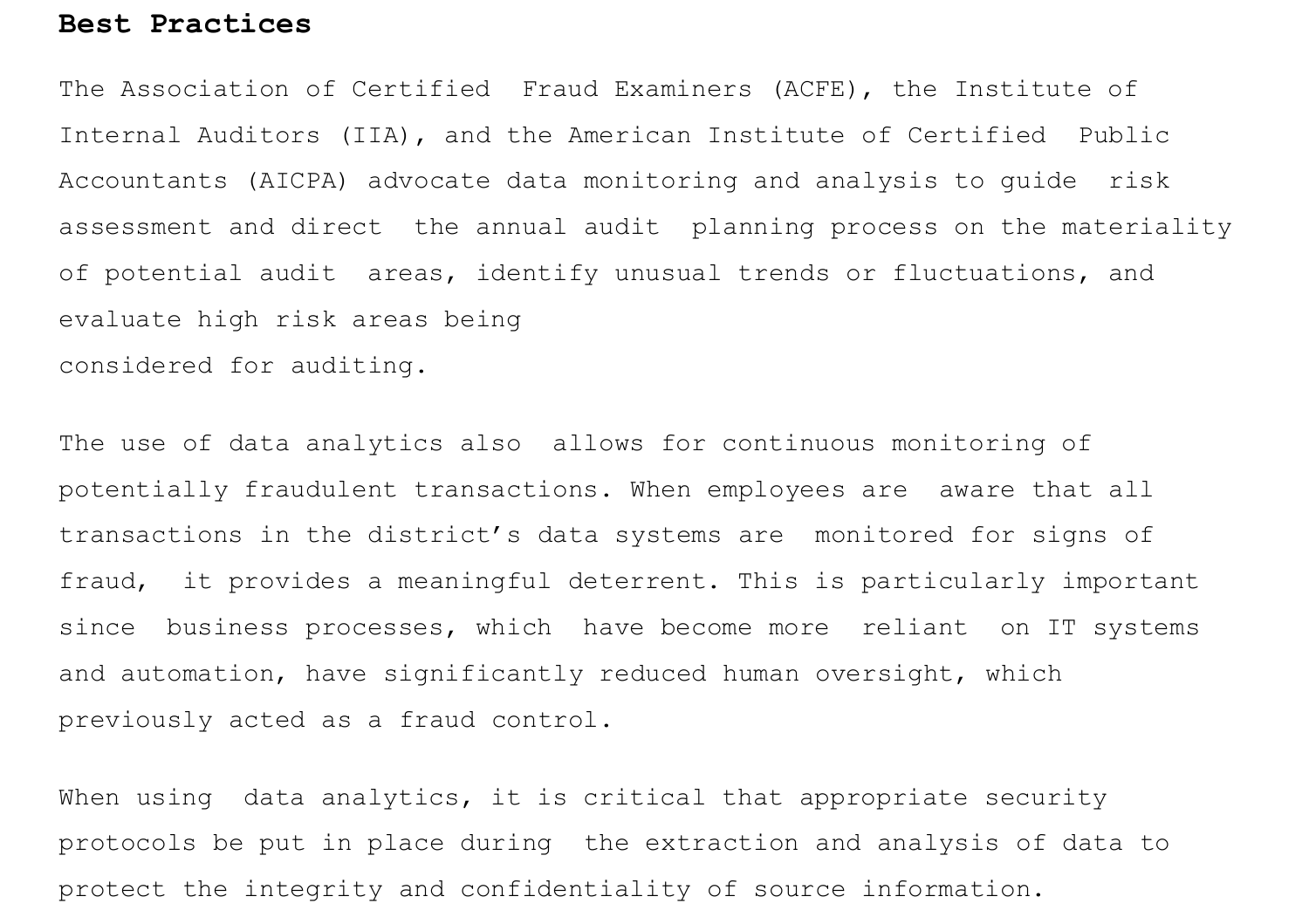#### **Value**

Performing data analysis is an effective way to help auditors be more proactive in the detection and reduction of fraud, waste, and abuse. Data analytics can also guide a school district's risk assessment and audit planning processes to ensure that internal audit resources are directed toward areas with the greatest materiality and risk for the district. With appropriate planning and consultation, school districts can employ technology tools that help their audit staff provide greater audit coverage in a more efficient manner.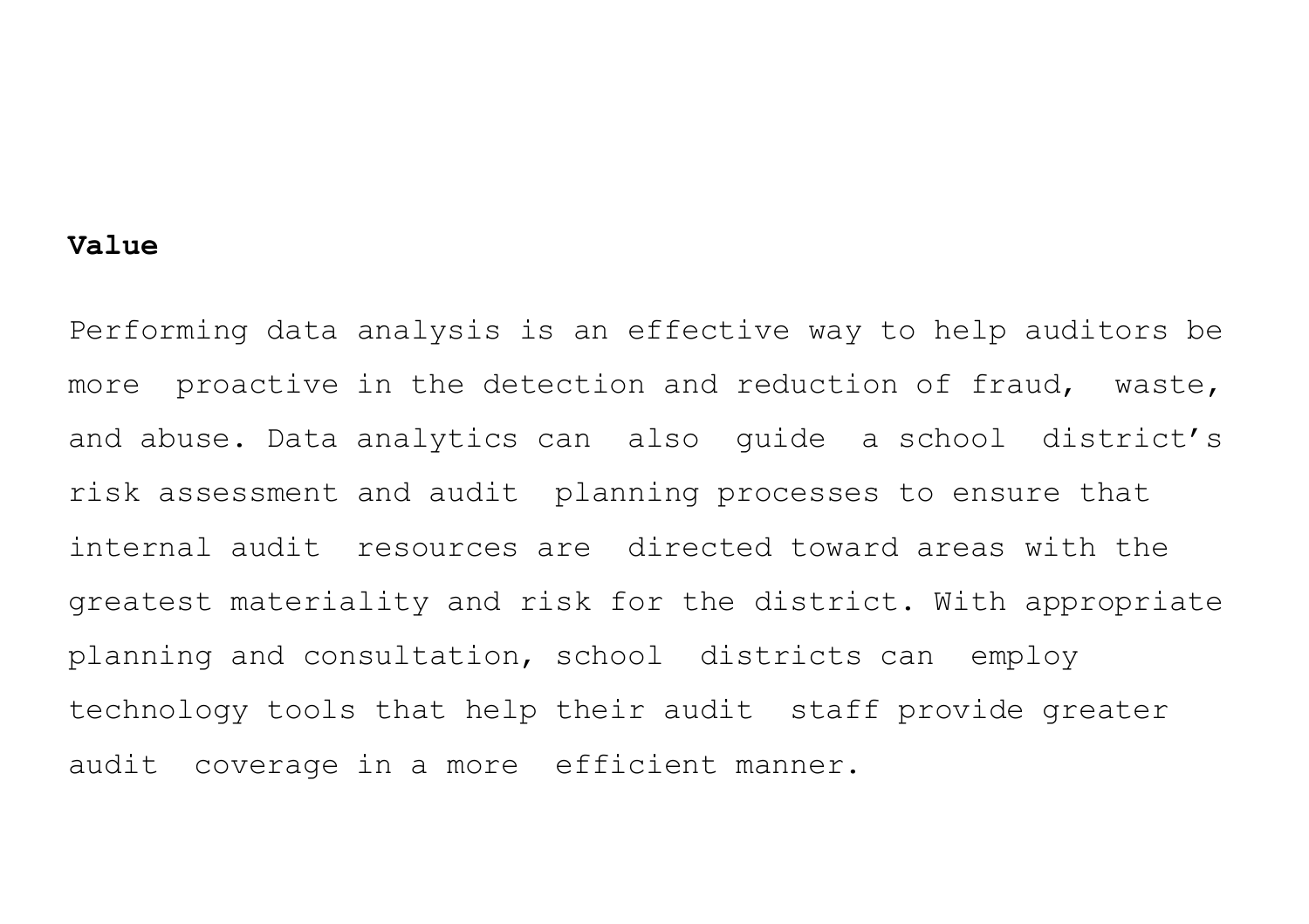#### **What Internal Auditors Do Not Do**

As noted in the Department Reporting Structure section, maintaining independence is imperative for an effective and credible internal audit function. In addition to having the proper reporting structure, internal audit functions must avoid even the appearance of a lack of independence by refraining from performing certain functions. Internal Auditors cannot be a part of the management of any function they audit, which means they should not:

- Take responsibility for the district's financial statements
- Authorize or execute transactions on behalf of any department other than their own
- Approve district budgets
- Assume custody of district assets, including maintenance of bank accounts
- Establish or maintain internal controls, including the performance of ongoing monitoring activities as part of the control process
- Supervise employees other than their own in the performance of normal recurring activities
- Report to the school committee on behalf of management
- Design a district's financial management system or make modifications to source code underlying that system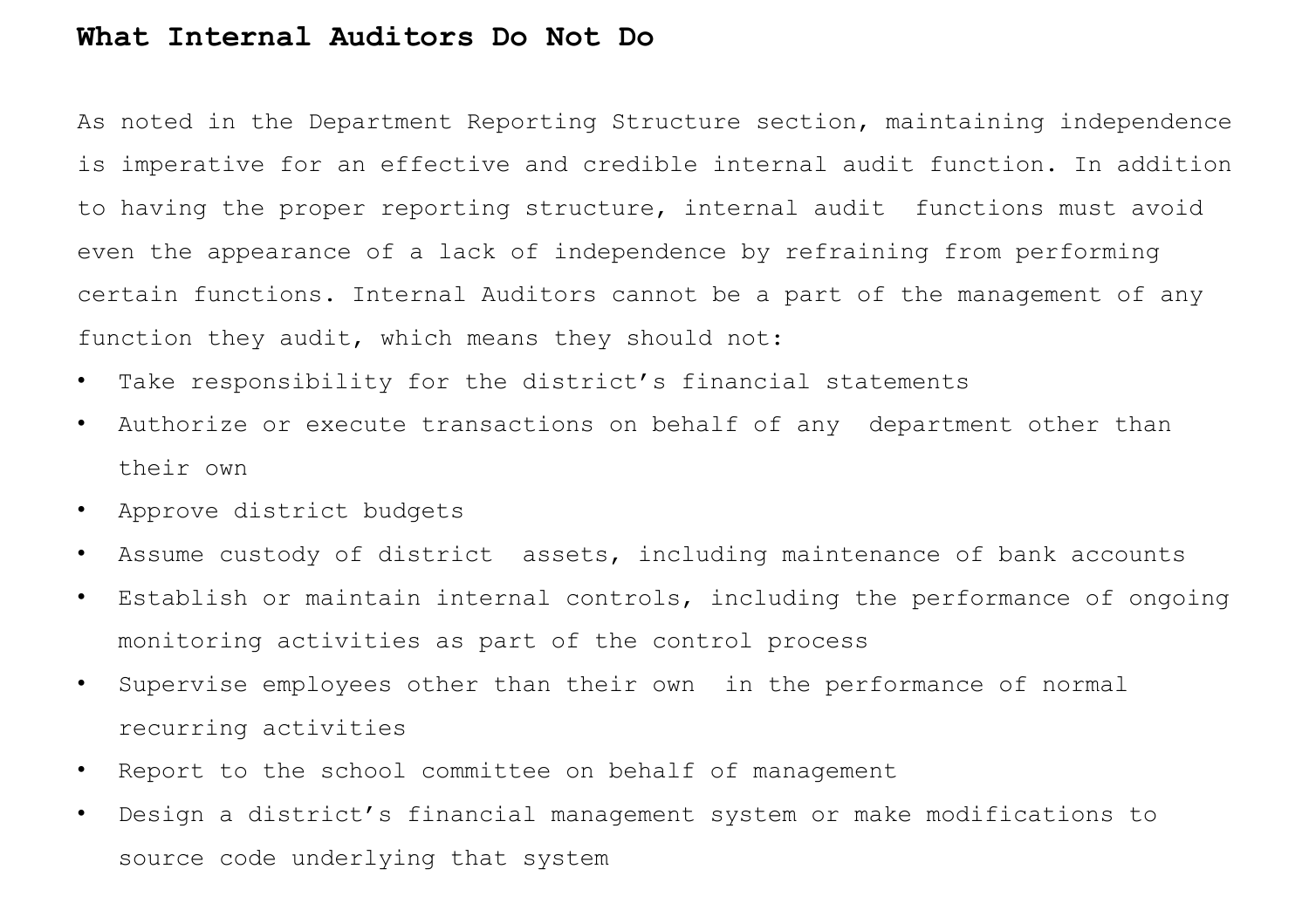This list is not all-inclusive. But, in short, the internal auditor may not assume the role and duties of management, or implement anything that they will ultimately audit.

In addition, the school district should not expect the internal auditor to:

- Analyze or reconcile accounts
- "Close the books"
- Locate invoices, etc., for testing
- Select accounting policies or procedures
- Prepare financial statements or footnote disclosures
- Determine estimates included in financial statements
- Determine restrictions of assets
- Establish value of assets and liabilities
- Maintain permanent records, such as loan documents, leases, contracts and other legal documents
- Prepare or maintain minutes of school committee meetings
- Establish account coding or classifications Determine retirement plan contributions Implement corrective action plans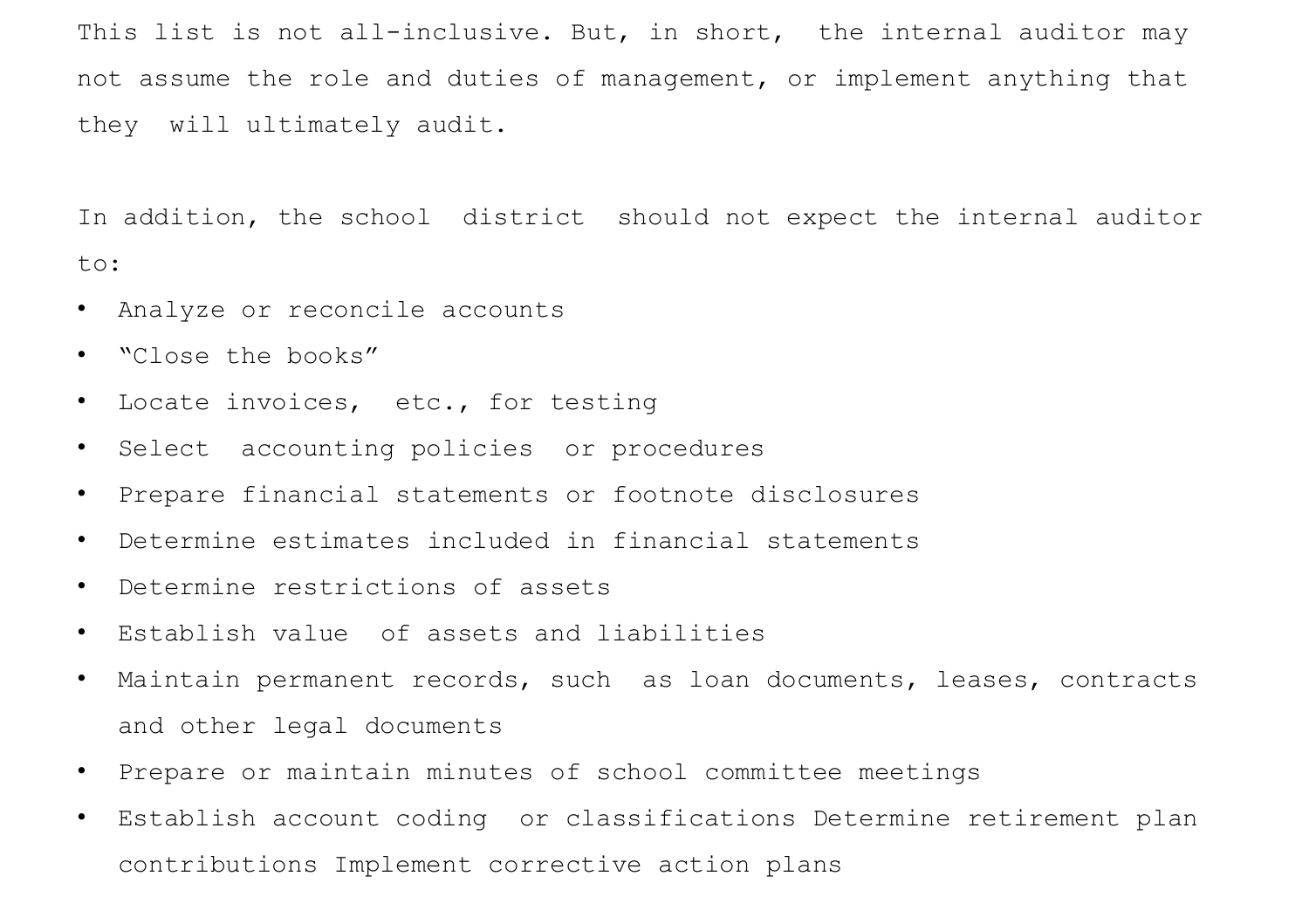## **Non-Audit Services**

Non-audit services are advisory in nature, and are generally performed at the specific request of a client, which could include the school committee, the audit committee, senior management, or the management of a particular unit or function within the district. The Chief Audit Executive should consider accepting proposed non- audit service requests based on the activity's potential to improve management of risks, add value, and improve the district's operations. The Institute of Internal Auditor's International Professional Practices Framework (Red Book) and Government Accountability Office's Government Auditing Standards (Yellow Book) recommend that an internal audit organization maintain its independence and objectivity and not assume management responsibilities when it provides non-audit advisory services. Both groups also recommend that advisory services be performed free of political pressure or perceived conflict of interest.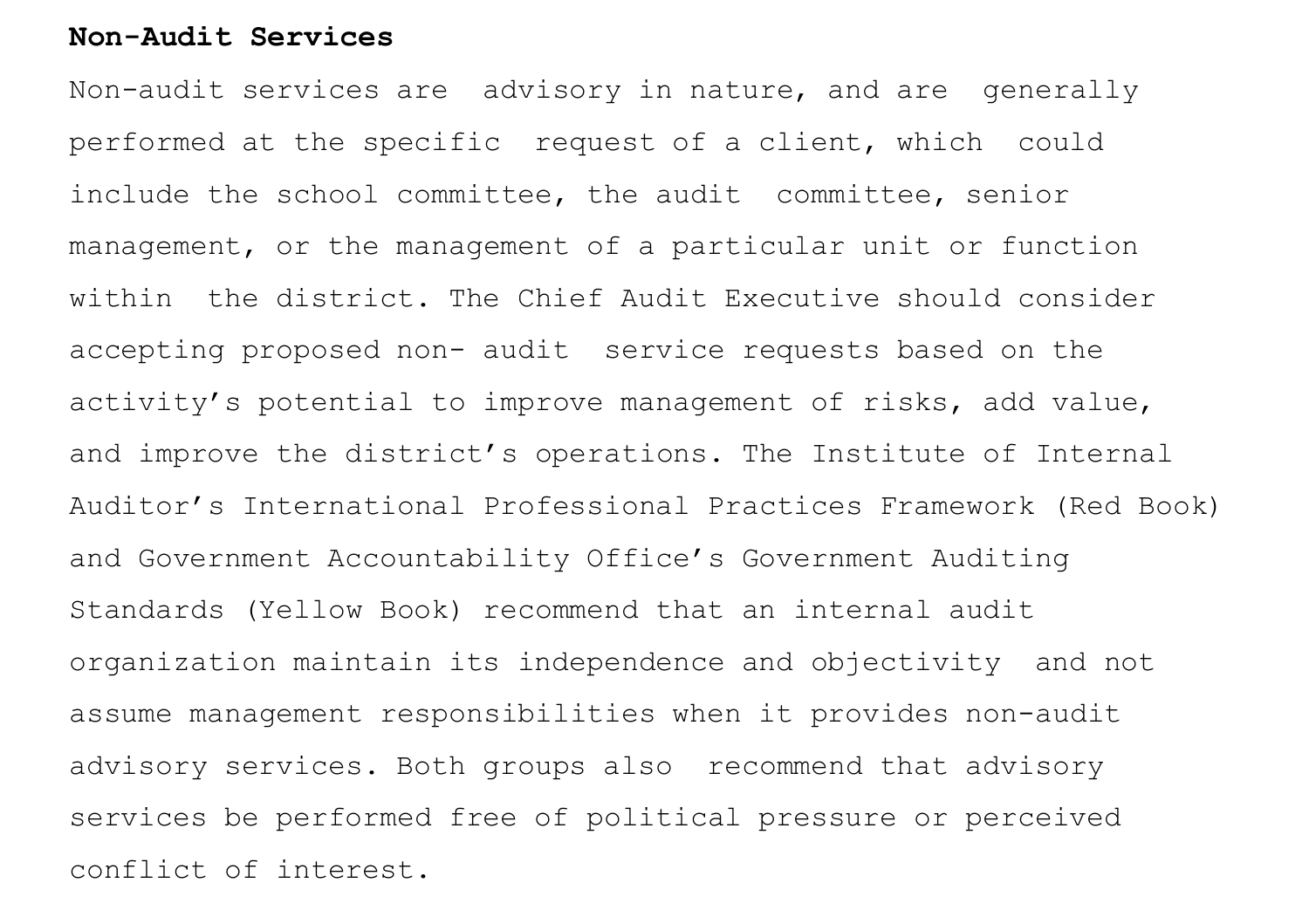#### **Best Practices**

The nature and extent of non-audit services to be performed by the internal audit function should be included in the Internal Audit Charter and nonaudit engagements accepted should be included in the annual audit plan. The school committee and its Audit Committee acts to safeguard and protect the objectivity and independence of the internal audit function, in conjunction with the Chief Audit Executive, to ensure requests are suited to and appropriate for the internal audit function. Examples of advisory services that can be provided by internal audit staff include counsel, advice, facilitation, and training.

For instance, internal auditors can lend their expertise in analyzing risks and internal controls to advise management on better- informed decision making and to facilitate benchmarking and the identification of best practices that could enhance operational performance. Internal auditors can also support the school district in promoting ethical behavior and employee awareness of and commitment to internal controls.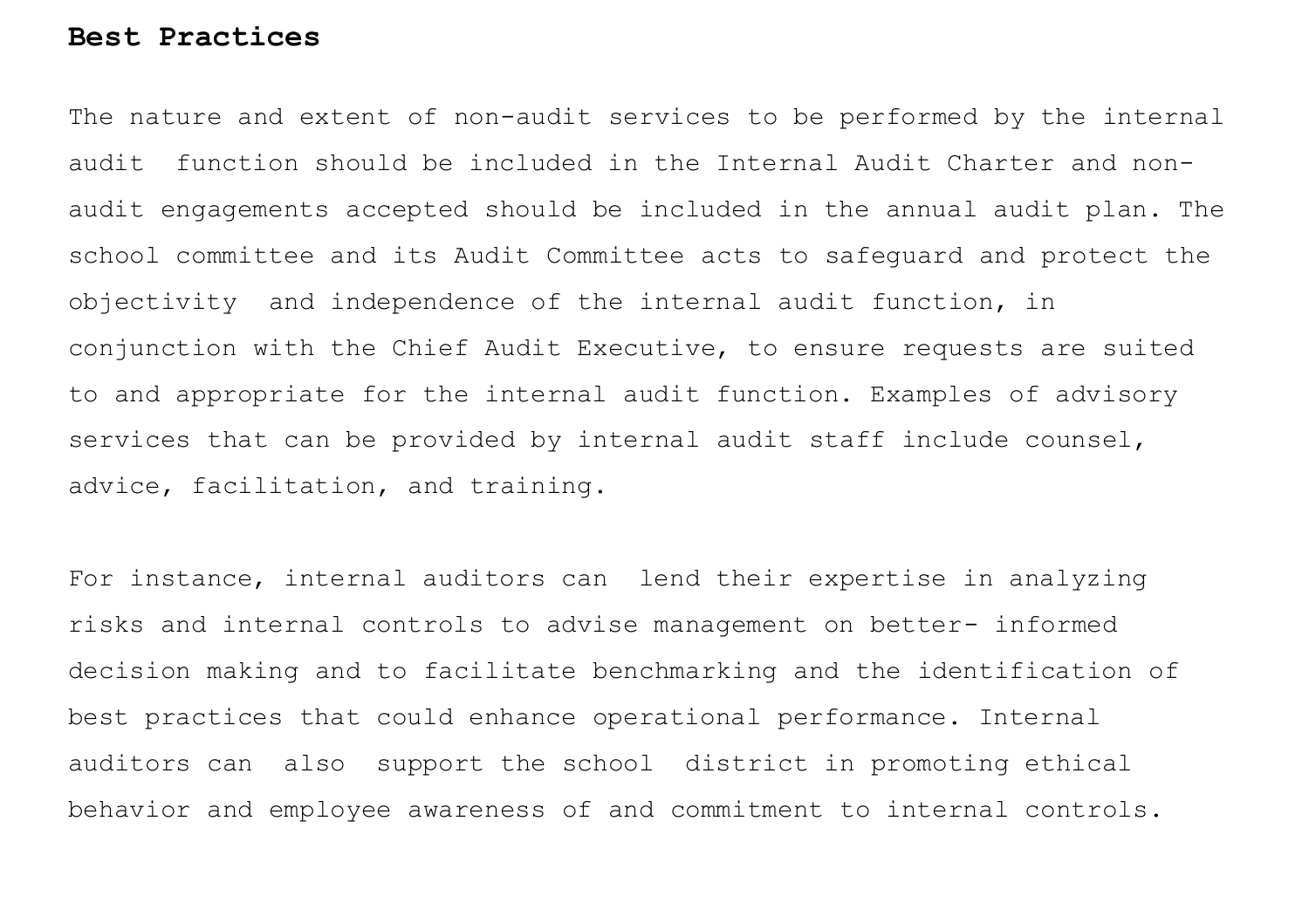## **Value**

Performing non-audit services allows an internal audit function to provide just-in-time advice to school district management in cost effective ways, and to improve the district's governance, risk management, and control processes. Non-audit services can also improve relations with other district departments and provide internal auditors with greater exposure and enriched career opportunities.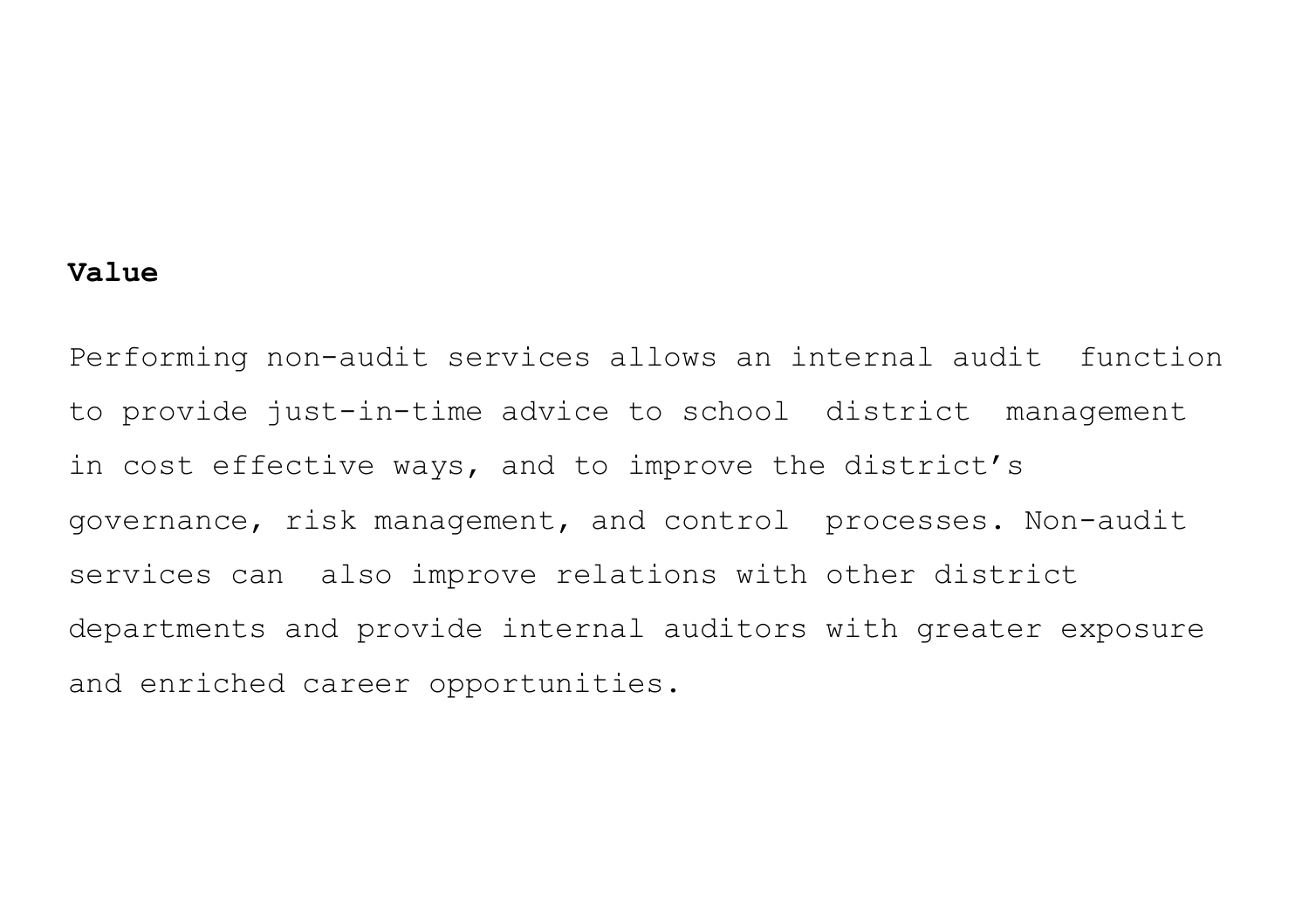## **Follow-up Activities**

Government Auditing Standards (Yellow Book) and The Institute of Internal Auditors International Professional Practices Framework (Red Book) set standards for monitoring and determining whether management takes corrective action to address internal audit issues and findings or whether it accepts the risk of not acting. Specifically, auditors:

- Should evaluate whether the audited entity has taken
- appropriate corrective action to address findings and recommendations from previous engagements. (Yellow Book
- 6.36 Previous Audits and Attestation Engagements)
- Must establish and maintain a system to monitor the disposition of results communicated to management. (Red Book
- 2500-Monitoring Progress)
- Must establish a follow-up process to monitor and ensure that management actions have been effectively implemented or that senior management has accepted the risk of not acting. (Red Book 2500.A1)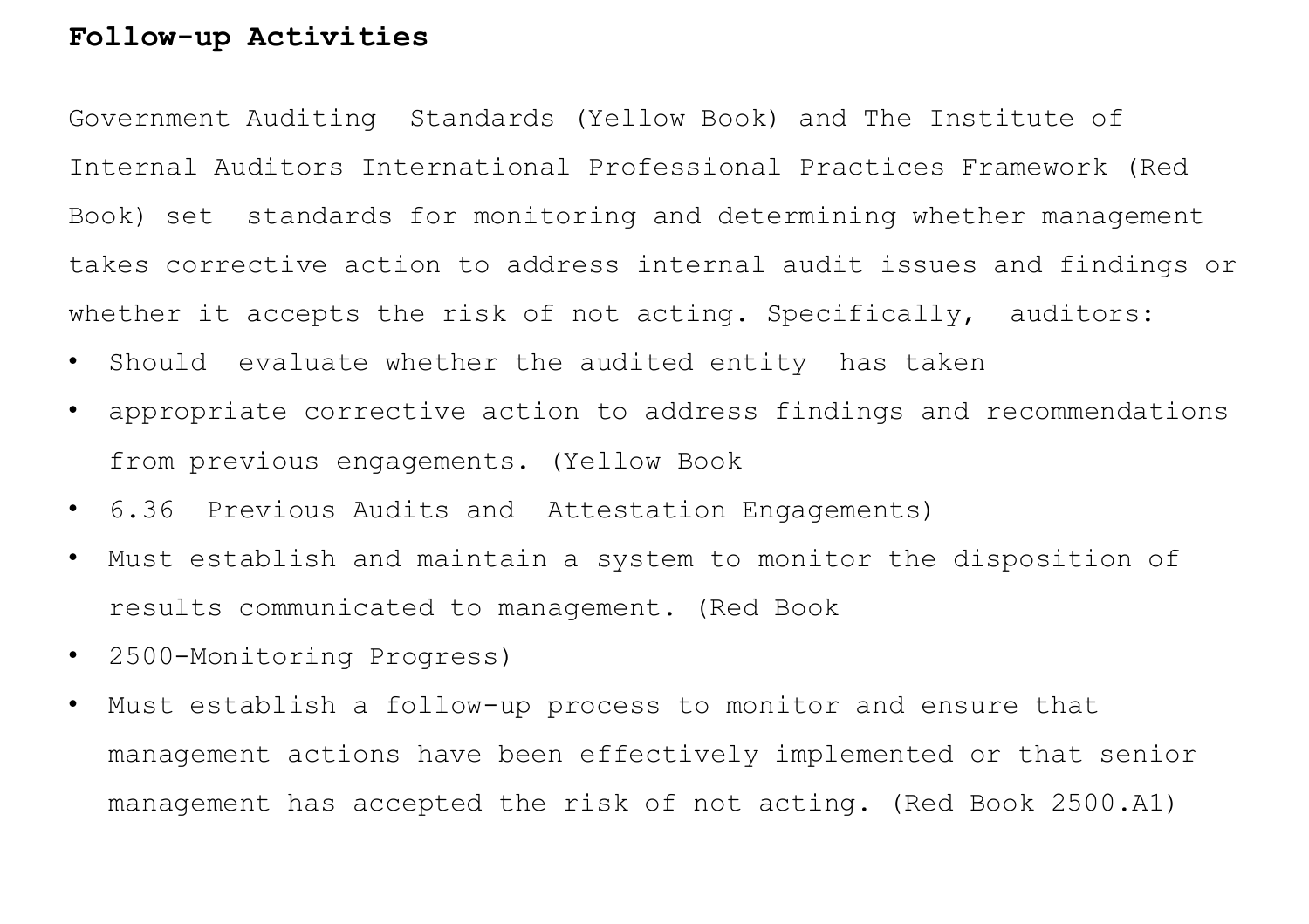#### **Best Practices**

Chief Audit Executives should collaborate with senior management to determine the timing and nature of corrective actions that will address issues and items identified in audit findings. Regardless of the methods used to monitor and assess the status of these corrective actions, leading internal audit departments use dashboards to indicate the nature of audit findings and prepare annual reports highlighting management's progress towards resolving past audit findings and recommendations.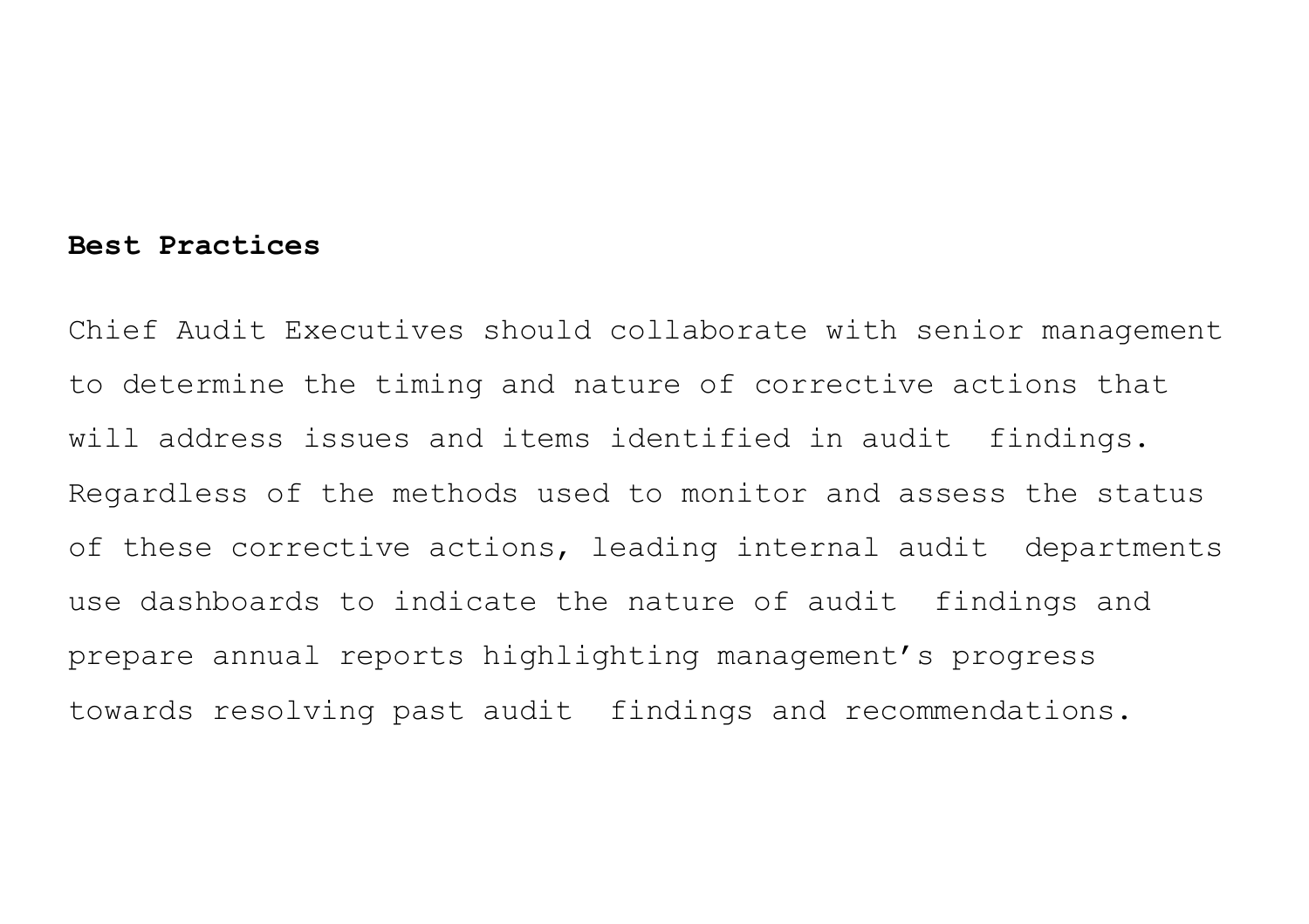## **Value**

Follow-up activities provide assurance to senior management, the school committee, and other stakeholders that audit findings are being taken seriously and that corrective actions are being implemented. Follow-up activities also provide a measure of accountability to the community that any noted weaknesses are being addressed and the district is committed to operating and using public funds in an efficient and effective manner.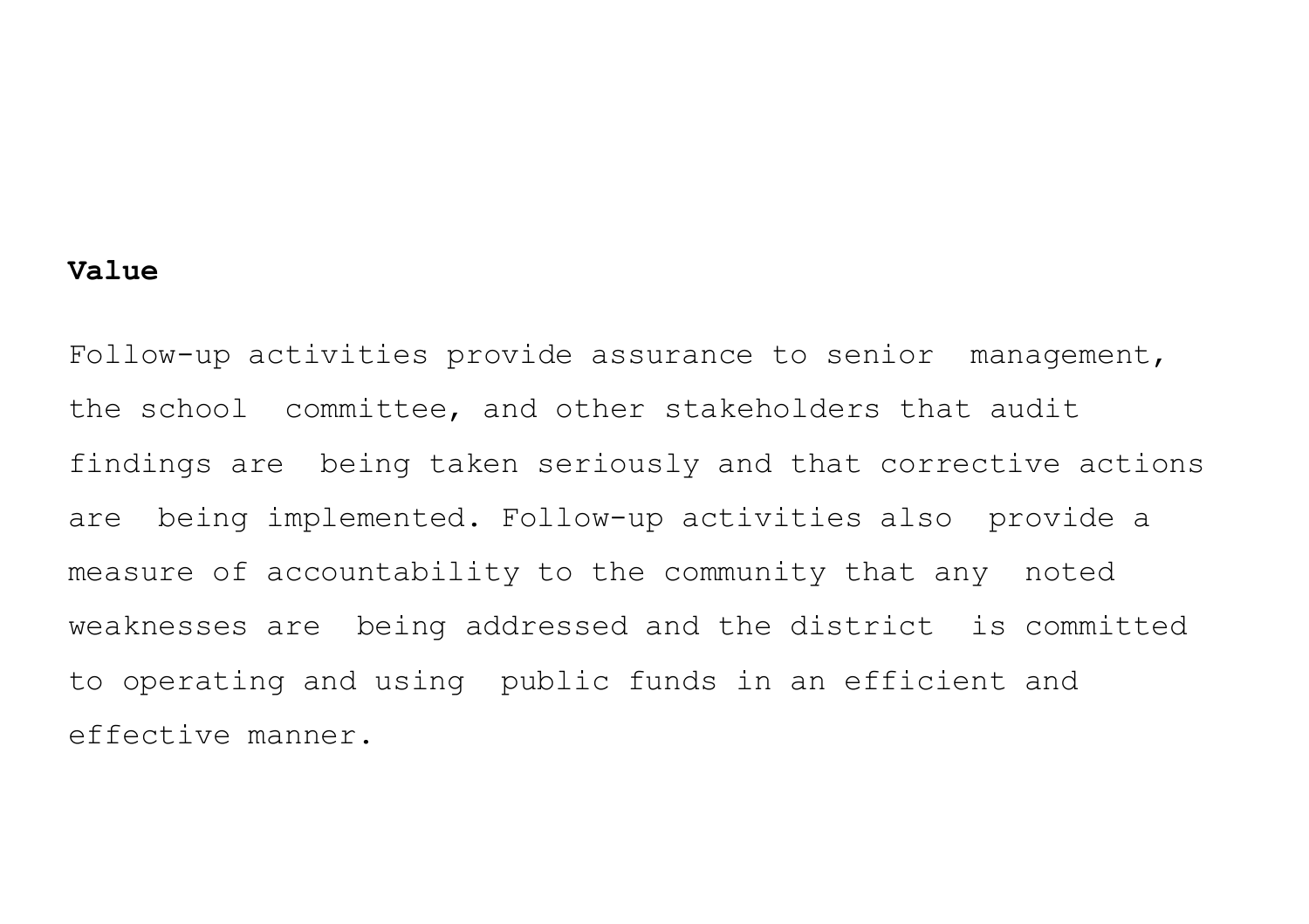## **Key Performance Indicators (KPIs)**

Internal auditing is a value-added proposition that provides assurances, advisory services, efficiency audits, and strategic consultations to the school committee and management. Increasingly, internal auditing is expected to take on more strategic, collaborative, and advisory roles without impairing objectivity and independence.7 The value-added proposition can be measured from a quantitative and qualitative perspective.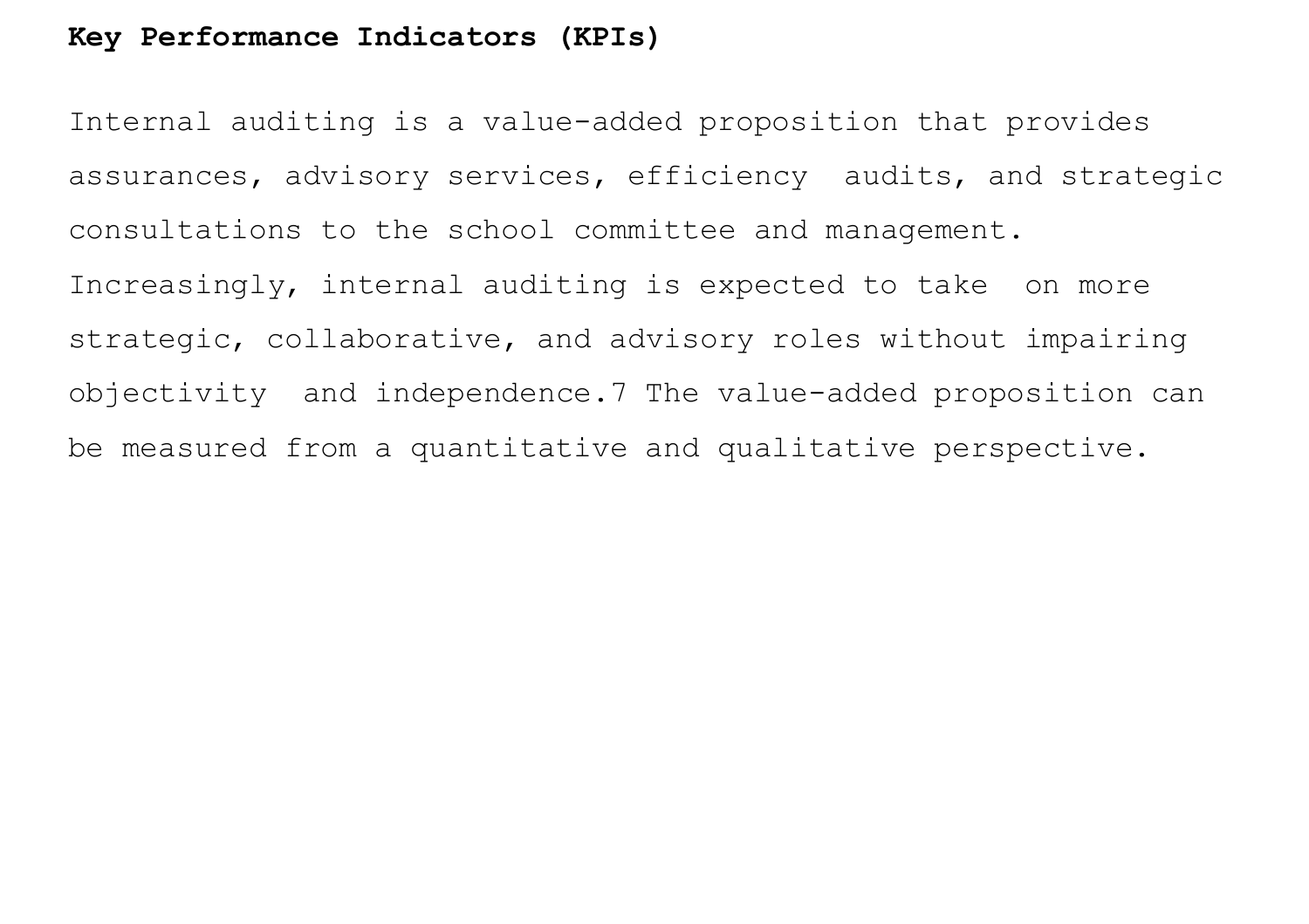## **Best Practices**

Leading internal audit departments are designing balanced scorecards using key performance indicators (KPIs) to set goals, measure performance, and provide information to stakeholders. School committees and senior managers are creating environments where expectations among various stakeholders are clearly defined and communicated. Common KPIs are also included in the Council of Great City Schools's Performance Measurement and Benchmarking Project, which analyzes internal audit performance and provides a quality check on work being done across districts.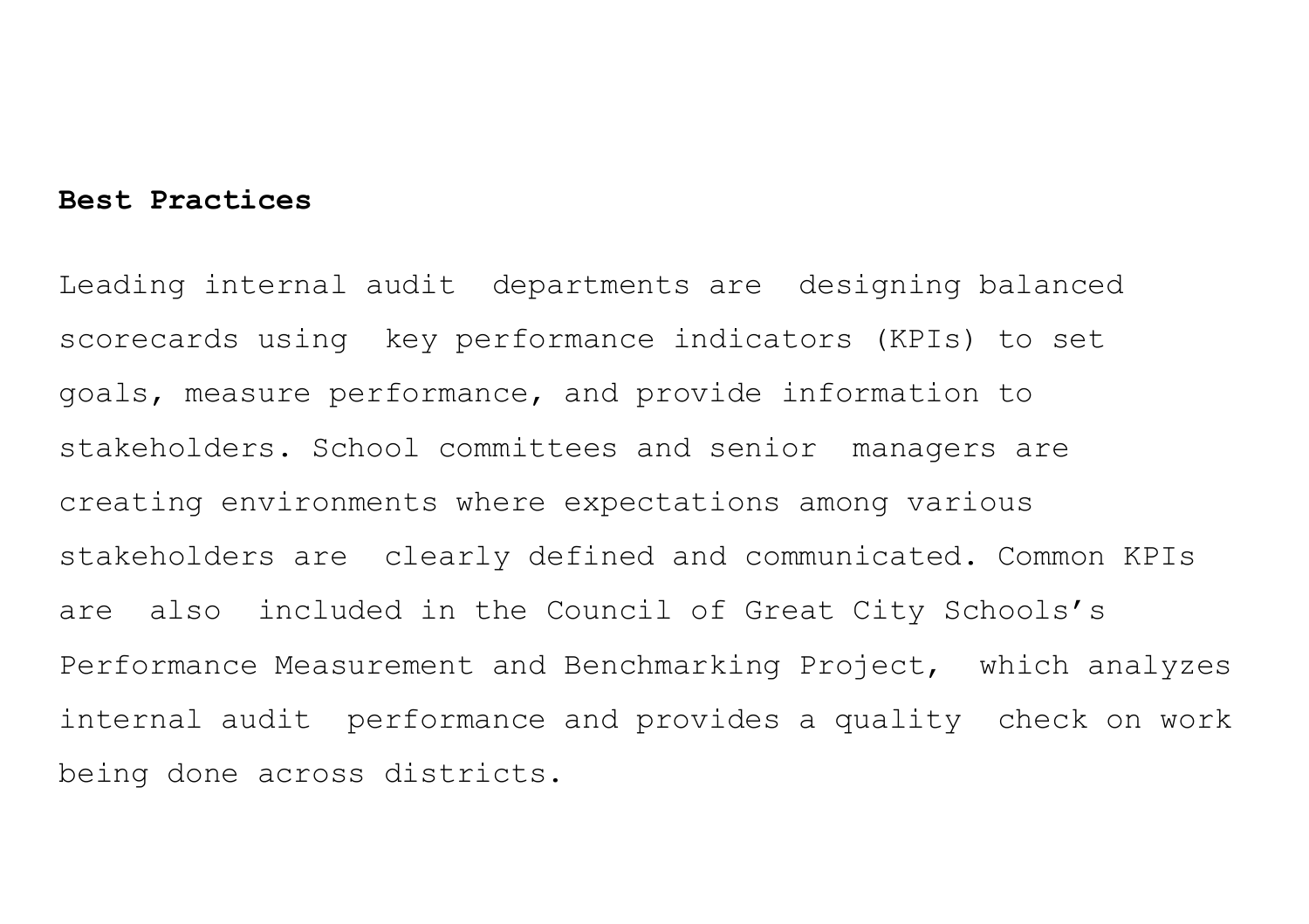## **Value**

The adoption of KPIs for an internal audit function can provide the school committee, senior management, and the public with necessary information to evaluate whether the internal audit function is meeting its objectives and helping the school district accomplish its mission.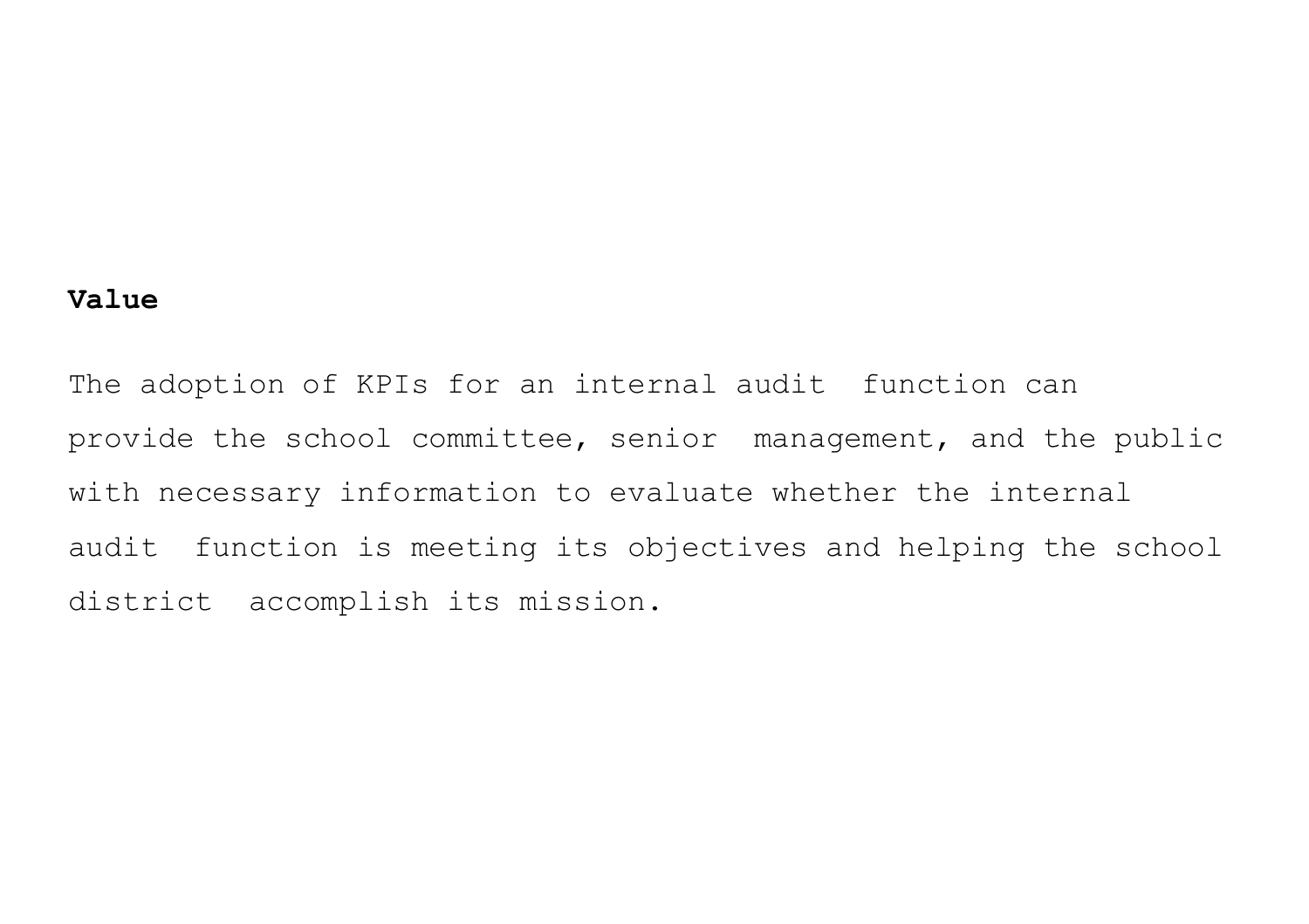